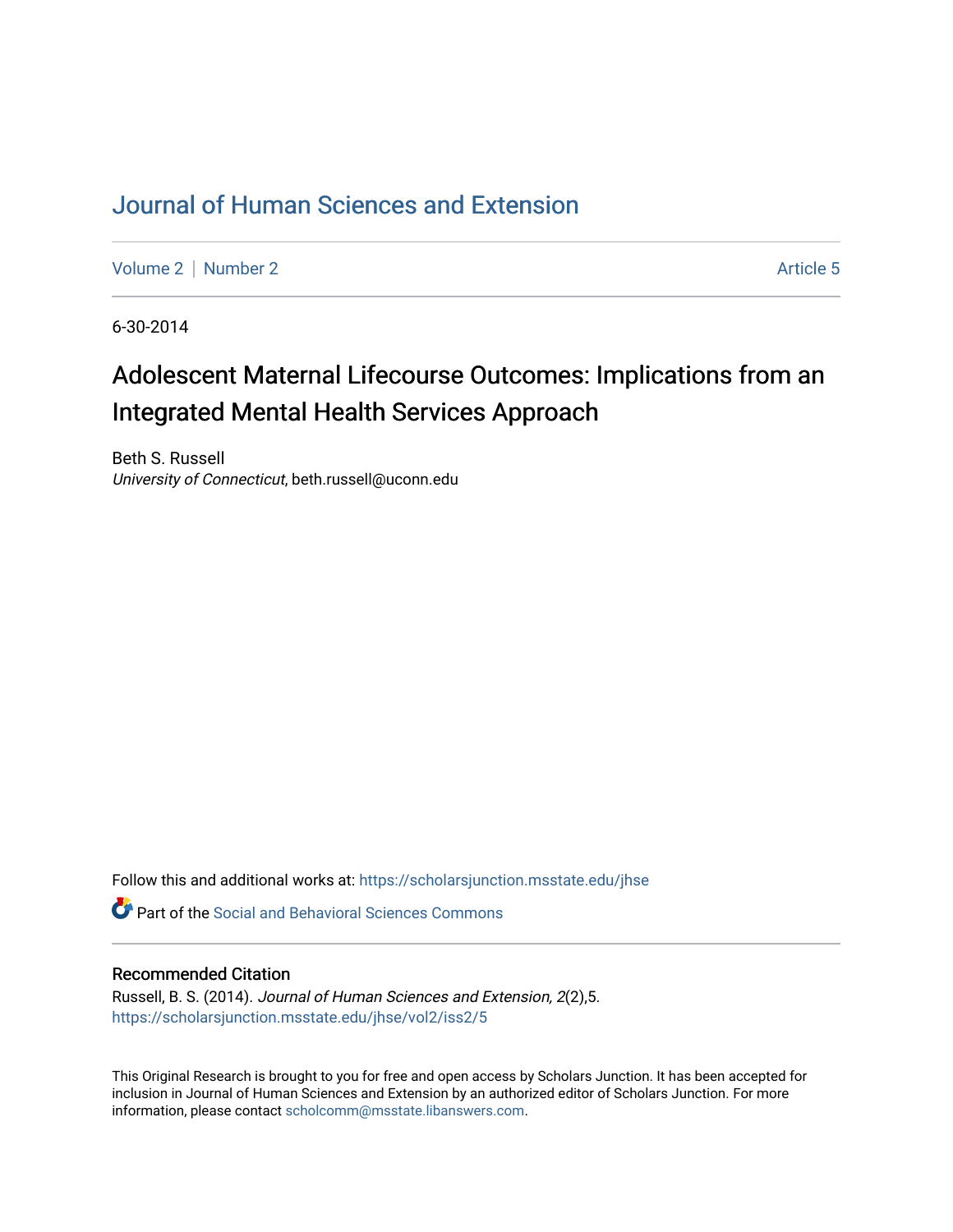# Adolescent Maternal Lifecourse Outcomes: Implications from an Integrated Mental Health Services Approach

# Acknowledgments

This study was supported a grant from the National Institutes of Health Office of Adolescent Pregnancy Programs.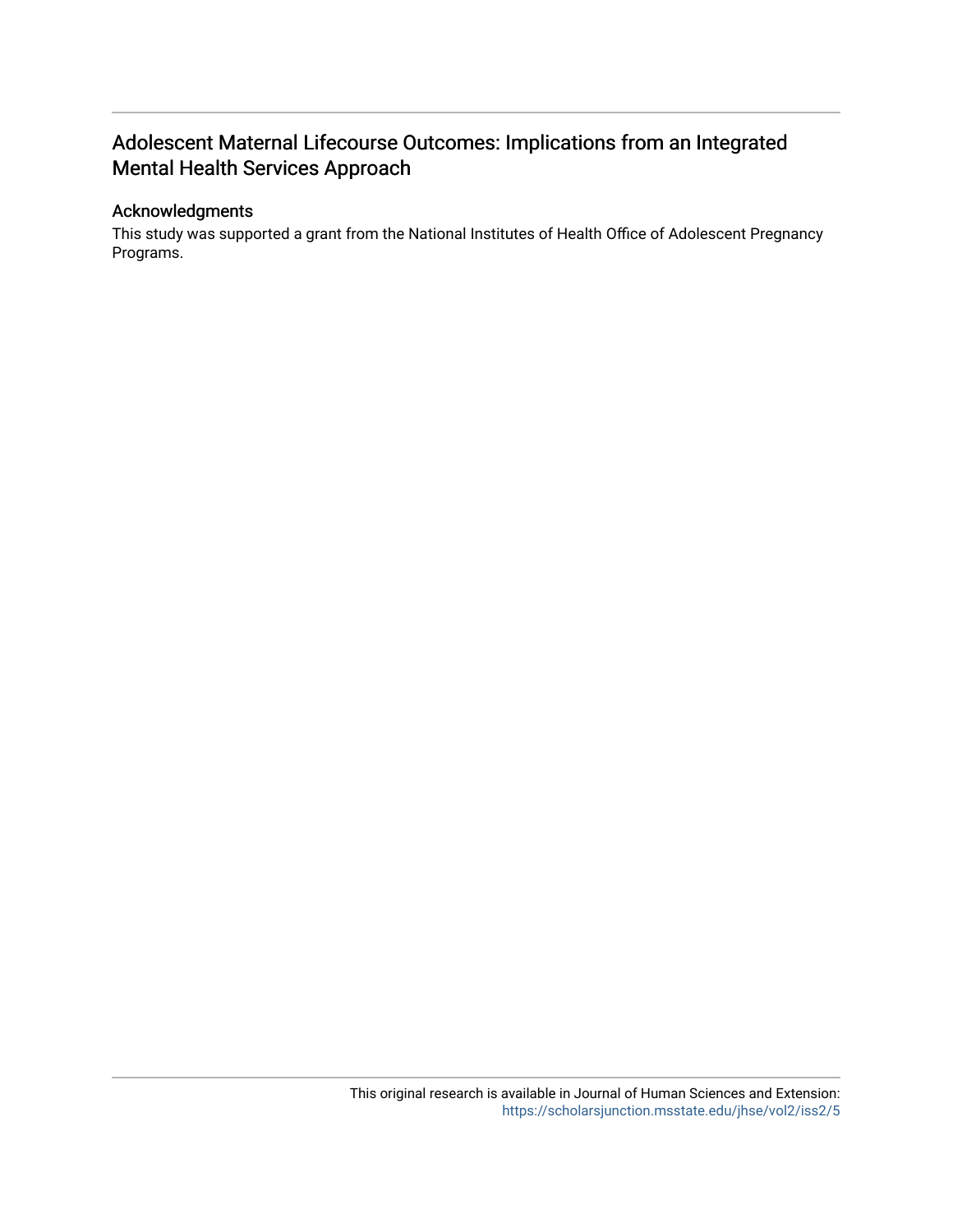# **Beth S. Russell**

*University of Connecticut* 

*Family intervention literature on adolescent parenting describes the pathways between outcomes for adolescent mothers and their children and the contexts of the pregnancy itself (e.g., poverty, low or no prenatal care, lower educational attainment). The aim of these descriptions is often to inform intervention designs that promote adaptive functioning for the child, the mother, and the dyad. Mental health services are an important component of many of these interventions; these services may be delivered by a clinician within the organization providing the intervention, or the organization may connect mothers with external mental health services in their communities. Using in-house clinicians rather than external providers may be beneficial by decreasing the high attrition rates common to this population. Although this service delivery approach is theoretically appealing, it has not been subject to rigorous empirical evaluation. In the current randomized study, we examine outcomes for teenage mothers based on two service delivery methods: Integrated Mental Health Services (IMHS) and the Standard of Care (SoC) which outsources clients' mental health needs through community referrals. Information about the effectiveness of service delivery strategies can help program providers make decisions about how best to allocate limited funds to provide effective services.*

*Keywords:* adolescent mothers, maternal outcomes, intervention design, service delivery models

# **Introduction**

Historically, adolescent intervention science has emphasized preventing adolescent pregnancy; less attention has been devoted to what happens to young mothers after they give birth. Of this second literature, a central theme exists: describing the pathways between outcomes for adolescent mothers and their children and the contexts of the pregnancy itself (e.g., poverty or lack of prenatal care). Given that adolescent mothers and their children often have less adaptive and more problematic outcomes (e.g., Pogarsky, Thornberry, & Lizotte, 2006), it is with good cause that many interventions focus on this population with the goal to identify and bolster features of the adolescent parent's circumstances that promote adaptive functioning for the child, the mother, and the dyad.

Direct correspondence to Beth Russell at beth.russell@uconn.edu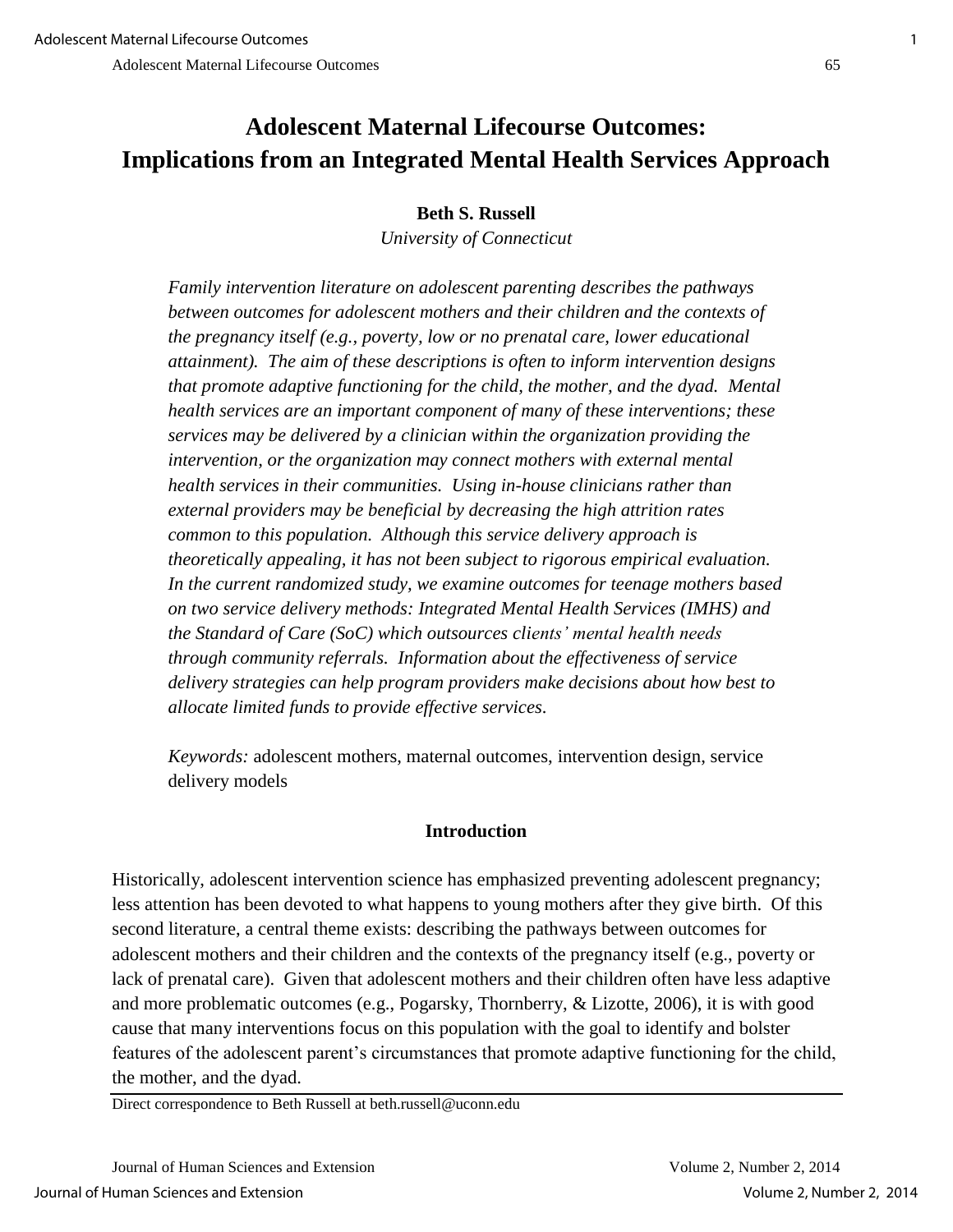Mental health services are an important component of many of these interventions; these services may be delivered by a clinician within the organization providing the intervention, or the organization may connect mothers with external mental health services in their communities. Using an in-house clinician may have several benefits including taking advantage of the relationships that the mothers may build with staff members in the program (Chablani  $\&$ Spinney, 2011), which may decrease the high attrition rates often found in evaluations of programs for adolescent mothers (e.g., Chablani & Spinney, 2011; Logsdon, Foltz, Stein, Usui, & Josephson, 2010). Although this service delivery approach is theoretically appealing, it has not been subject to rigorous empirical evaluation.

In the current study, we examine differences in positive mental health functioning, increased educational attainment, the prevention of closely spaced subsequent pregnancies, and decreased financial reliance on subsidy programs for teenage mothers based on two service delivery methods: Integrated Mental Health Services (IMHS) and the Standard of Care (SoC) which outsources clients' mental health needs through community referrals.

# **Implications for Integrated Services**

The integration of mental health services for teenage parents strikes many of the same themes as the current shift towards care coordination at the national level. For example, the lack of resource awareness for mental health services in a given community may inhibit primary care practitioners from including behavioral health components in care plans (Honigfeld, 2007). In this instance, the barrier to coordinated care between primary care services and mental health services – awareness of and access to available mental health services – is easily addressed through care coordination that provides linkages between service settings. Bringing multiple systems of care under one service agency and coordinating the care of each patient is another mechanism for coordinating the services for a patient. This method reduces the risk of patients "getting lost" navigating their care needs and services between multiple agencies (Honigfeld, 2007).

Federal programs, such as the Title V Maternal and Child Health Services Block Grant Program, require care coordination as one of the provisions included in creating Medical Homes for children with complex medical and developmental needs (American Academy of Pediatrics Council on Children with Disabilities, 2005). Similarly, under Part C of the Individuals with Disabilities Act, coordination of care services is required for children receiving early intervention services. In both cases, care coordination often is provided by impersonal agencies (e.g., health insurance providers) that are not located in the specific clients' community and do not have in-person relationships with either the service providers or the patients whose care they coordinate. In other instances, primary care providers (including clerical staff or nurses) can be helpful in arranging referrals for additional services as an informal type of practice-based service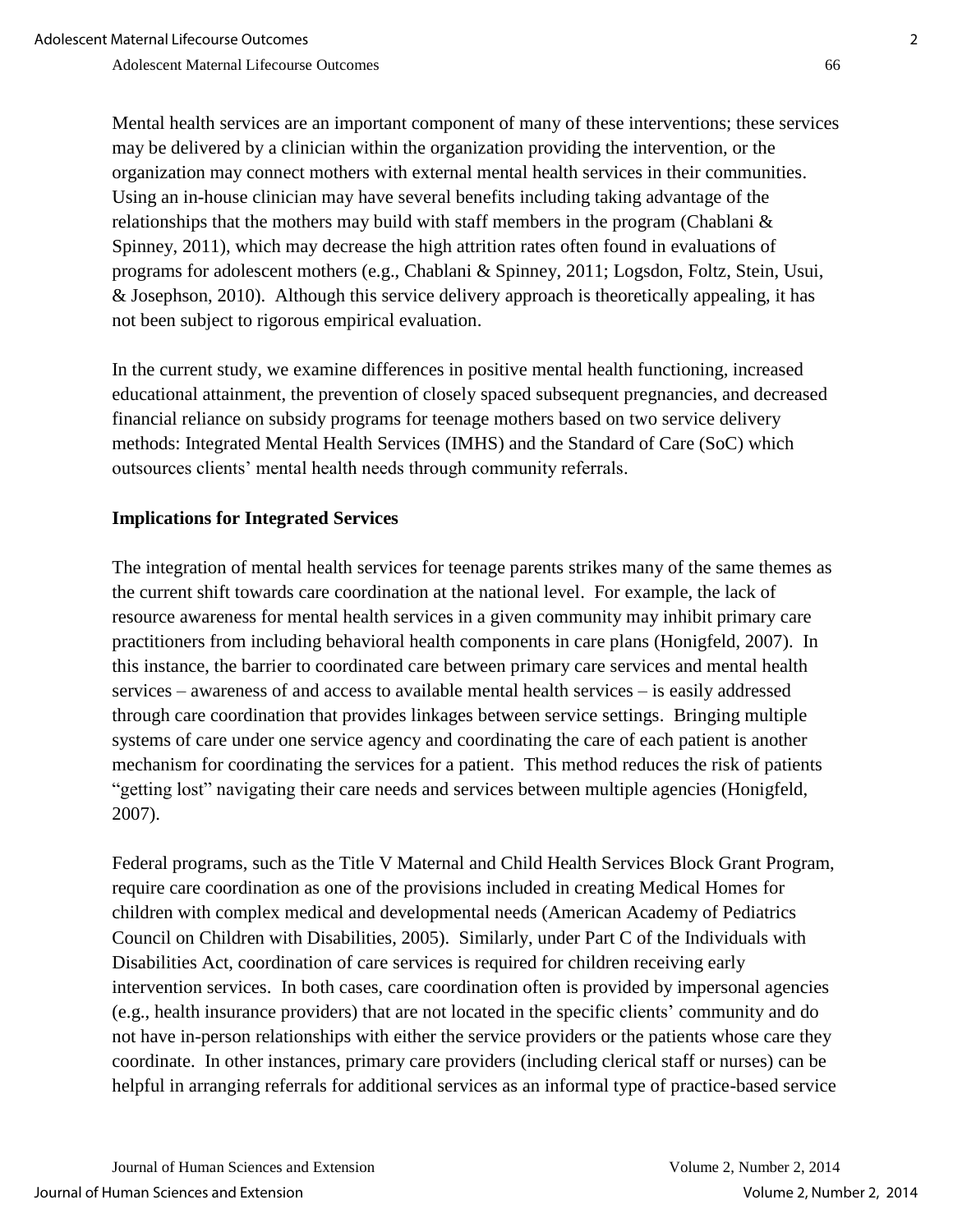coordination (Antonelli & Antonelli, 2004). Practice-based care coordination like this is inefficient, however, as it is an "unsystematic approach to care coordination [which] makes it difficult for insurance companies that pay for care to identify and recognize a set of services that can be documented and that require substantial time commitment to qualify for reimbursement" (Honigfeld, 2007, p. 10).

Significant gains in child outcomes have been accomplished when care coordination has been more personal than agency-based coordination and more organized than the varied forms of practice-based case management (Honigfeld & Nickel, 2010). Honigfeld and Nickel (2010) posit that these outcomes are likely the product of an organized and in-person process for linking patients to an array of services, following up with those care providers, and compiling feedback across service type back into a single integrated source of service utilization for the patient. In essence, integrating services reduces miscommunication, prevents patients from feeling overwhelmed when navigating service coordination on their own, and thereby promotes efficient service engagement. These conclusions, however, are based on data collected from families with younger children; whether these encouraging results also apply to mental health service coordination for adolescents remains unknown.

# **Mental Health and Lifecourse Outcomes for Adolescent Mothers**

**Mental health functioning.** Considerable research suggests that adolescent mothers are psychologically vulnerable (Oxford & Spieker, 2006) in that they may experience elevated symptoms of mental health difficulties, including both internalizing (e.g., depression and anxiety) and externalizing (e.g., anger and disruptive behavior) problems. Compared to older mothers, adolescent mothers are more likely to experience depression (Lanzi, Bert, & Jacobs, 2009). They also have higher rates of depressive symptoms compared to their same-age peers who are not parenting (Mollborn & Morningstar, 2009). In an effort to provide insight into the directional relationships between depressive symptomology and adolescent parenting, Mollborn and Morningstar (2009) examined 2 longitudinal study datasets and found that at least some of the difference in mental health outcomes between adolescent parents and their nonparenting peers may stem from differences in depressive symptoms that are pre-existing to pregnancy.

Regardless of the directional relationship (i.e., which came first – parenting or depression?), depression among adolescent mothers is a worthy focus for intervention, as depressed adolescent mothers show lower quality parenting compared to their nondepressed parenting peers (Reid & Meadows-Oliver, 2007) and their children are more likely to show developmental delays (Whitson, Martinez, Ayala, & Kaufman, 2011). A wealth of research has suggested that reducing symptoms of maternal depression may have significant benefits for children across multiple domains (Garber, Ciesla, McCauley, Diamond, & Schloredt, 2011). These include enduring effects on attachment security (Campbell et al., 2004; Martins & Gaffan, 2000;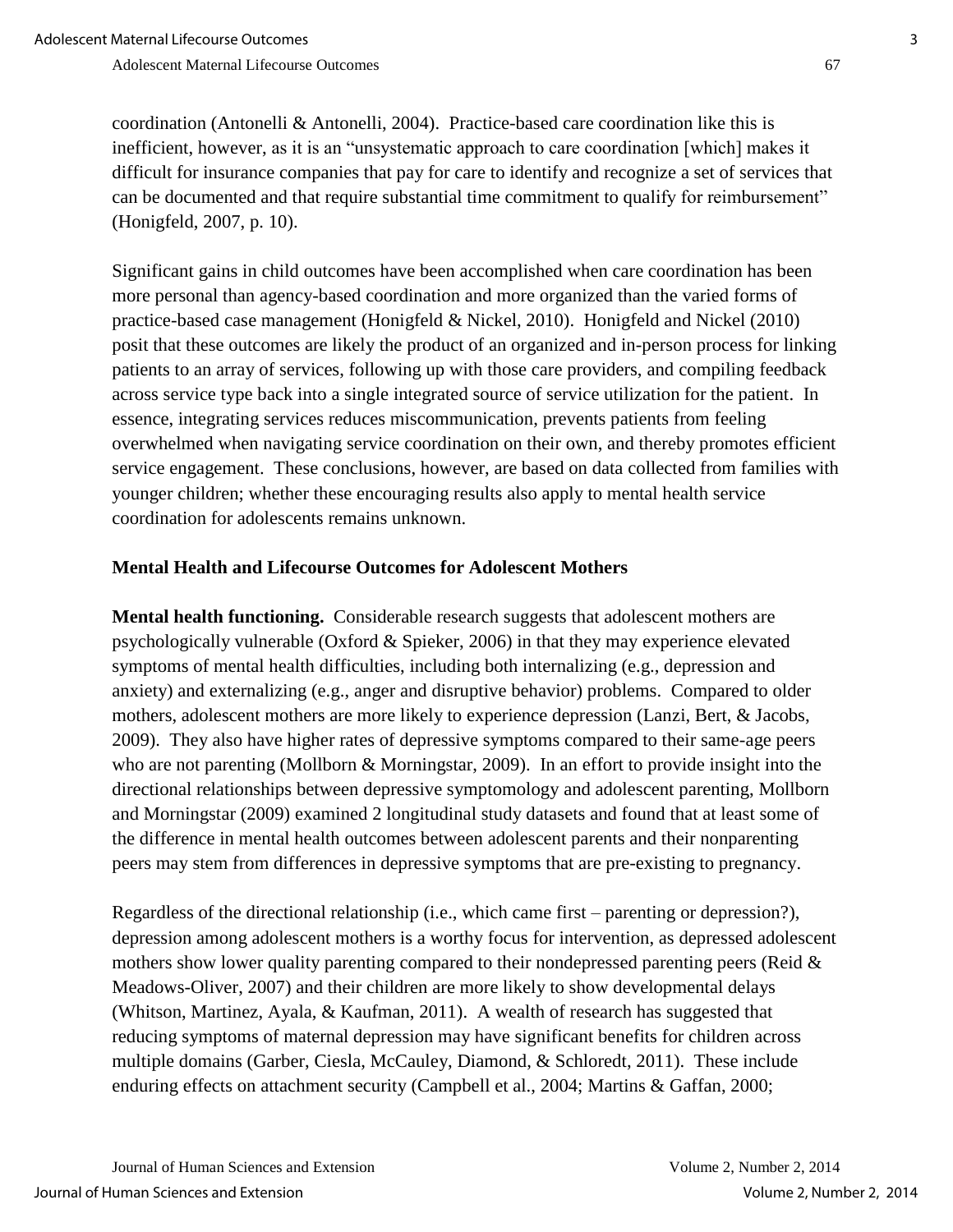National Institute of Child Health and Development Early Child Care Research Network, 1999), self- regulation (Cicchetti, Rogosch, & Toth, 1998; Feldman et al., 2009; Goodman & Gotlib, 1999; O'Hara, 2009), and cognitive and language development (Cicchetti & Toth, 1998; Hay, Pawlby, Waters, & Sharp, 2008; Kurstjens & Wolke, 2001; Petterson & Albers, 2001; Sohr-Preston & Scaramella, 2006).

Fewer studies have considered anxiety among adolescent mothers; further, these findings are mixed. Some research suggests that, on average, adolescent mothers may not experience elevated anxiety symptoms relative to older mothers (Schiefelbein, Susman, & Dorn, 2005). Other studies, however, point to subgroups of adolescent mothers who may be at higher risk; Oxford and Spieker (2006) identified a group of these higher risk adolescent mothers, comprising 42% of their sample of adolescent parents, who showed elevated symptoms of both depression and anxiety. Given the co-occurrence of anxiety and depression in more general populations of both adolescents (Brodbeck, Abbott, Goodyer, & Croudace, 2011) and adults (Kessler et al., 2008), it is likely that adolescent mothers face challenges in terms of both depression and anxiety.

In addition to internalizing problems, adolescent mothers may also experience difficulties with externalizing problems, such as anger and disruptive or antisocial behavior. Oxford and Spieker (2006) also identified a subgroup of problem-prone adolescent mothers, comprising about 15% of their sample. These mothers were much more likely to engage in criminal and antisocial behavior, as well as substance use. Subsequent data collection when the mothers were close to 30 years old showed that those in the problem-prone group were significantly less likely to be financially independent and to have completed their education.

**Educational attainment.** Adolescent mothers have significantly lower rates of educational attainment than their nonparenting peers (Boden, Fergusson, & Horwood, 2008). Several studies suggest that this may be because adolescent girls who drop out of school are more likely to become pregnant (Fergusson & Woodward, 2000; Haldre, Rahu, Rahu, & Karro, 2009). Regardless, pregnancy may represent an important opportunity to connect with girls who have already dropped out of school, as they may access additional services during this time. Promoting educational attainment has been suggested as a way to mitigate the negative outcomes that adolescent mothers and their children may experience over the course of their lives (Mersky, Topitzes, & Reynolds, 2011; Sullivan et al., 2011).

**Subsequent pregnancies.** In 2008, slightly less than one-fifth of births to adolescent mothers were second- or higher-order births (Child Trends, 2011). Among women who give birth as teens, those who are younger at their first birth (e.g., 13 as opposed to 17) may have an increased likelihood of a rapid repeat pregnancy (Pfitzner, Hoff, & McElligott, 2003). Crittenden, Boris, Rice, Taylor, and Olds (2009) found that past life experiences, including a history of abuse or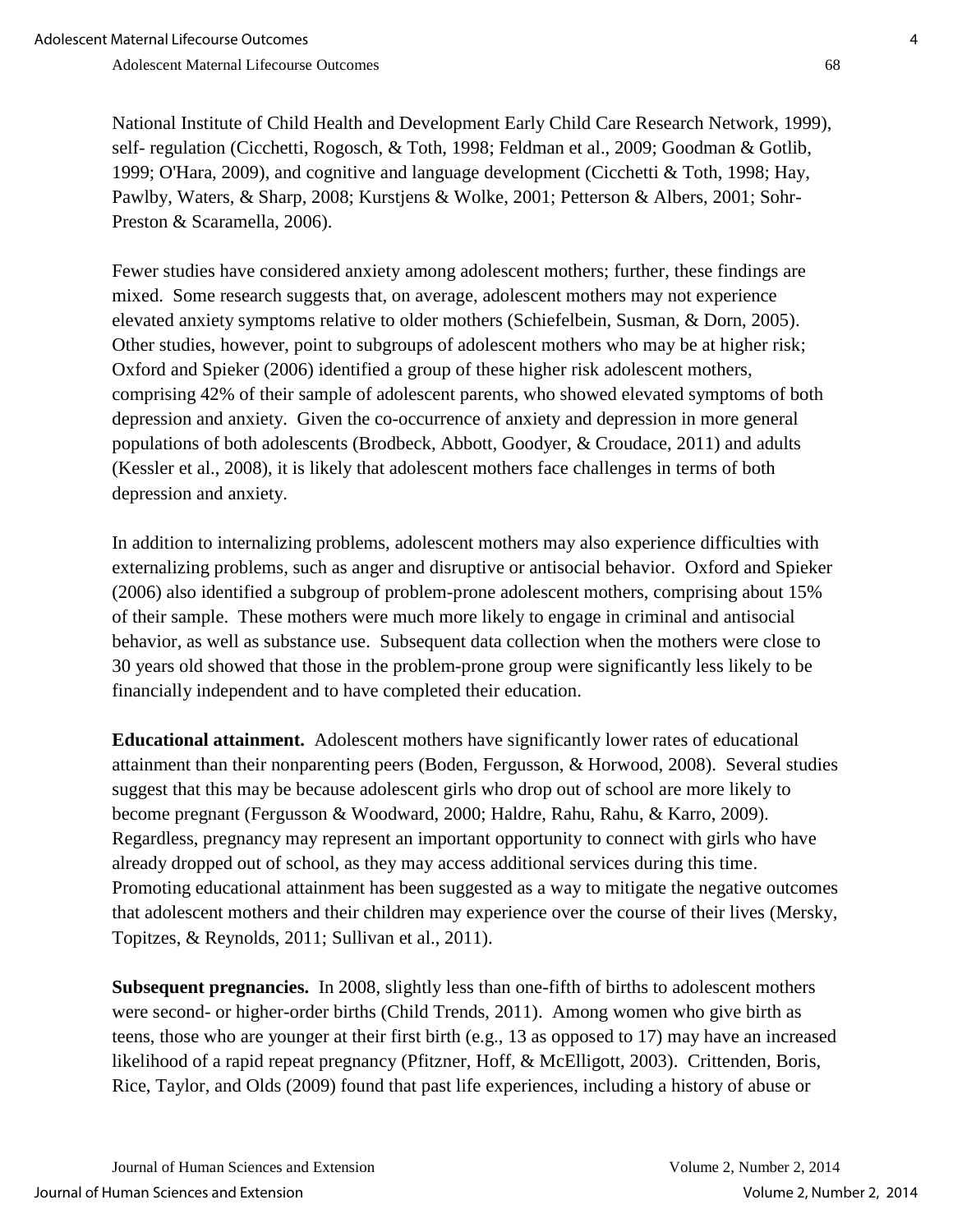involvement in the foster care system, also increased adolescent mothers' risk for a rapid repeat pregnancy. Preventing closely spaced, subsequent pregnancies is an important goal of interventions, as closely spaced, subsequent births are associated with poorer outcomes for adolescent mothers (e.g., lower educational attainment; Manlove, Mariner, & Papillo, 2000) and their children (e.g., language delays; Oxford & Spieker, 2006).

**Financial resources.** There is evidence that contextual factors, such as living in impoverished communities, not only increase the risk of adolescent pregnancy (Crosby, & Holtgrave, 2006; Meade, Kershaw, & Ickovics, 2008), but also are related to outcomes for adolescent mothers and their children. Pregnancy during adolescence is related to lower levels of workforce participation, lower income, and higher levels of welfare participation or reliance on financial subsidy programs (Boden et al., 2008). Further, Mollborn and Morningstar (2009) found that lack of financial resources (e.g., income, housing, child care) contributed substantially to the "educational penalty" that adolescent parents experience.

**Linkages among outcomes.** Recent research has suggested that mental health, educational attainment, financial resources, and subsequent births are closely linked among adolescent mothers. Furthermore, mental health functioning may mediate the relationship between adolescent pregnancy and subsequent outcomes. For example, depression may increase the likelihood of a closely timed second birth (Barnet, Liu, DeVoe, Alperovitz-Bichell, & Duggan, 2007; Christensen, Stuart, Perry, & Le, 2011), especially among low-income adolescent mothers (Mollborn & Morningstar, 2009). Aggressive behavior also is associated with rapid repeat pregnancy for adolescents (Crittenden et al., 2009). Among general adolescent populations, depression and other mental health challenges are related to a higher risk of dropping out of school (Fletcher, 2010). This connection has not been examined among teenage mothers, but the findings suggest that addressing mental health issues may help adolescent mothers stay in school.

# **Theoretical Bases for Prevention and Intervention Programs**

Several different types of service provision have been shown to impact the above outcomes. The largest proportion of services is devoted to providing preventive health services for adolescent mothers and their children (i.e., wellness exams or those targeting particular health programs, such as child immunization, preventative dental care, auditory/vision screening), with relatively fewer programs directly addressing maternal outcomes, such as educational attainment and reliance on public subsidy programs for financial support. Results from studies published in the last decade indicate that this smaller set of programs can improve outcomes for mothers. Many programs target reducing rates of subsequent births and have seen success (e.g., Barnet et al., 2009; Black et al., 2006; Key, Gebregziabher, Marsh, & O'Rourke, 2008; McDonnell, Limber, & Connor-Godbey, 2007; Ownbey, Ownbey, & Cullen, 2011). A second area of focus on maternal outcomes is the study of postnatal depression – an intervention outcome that has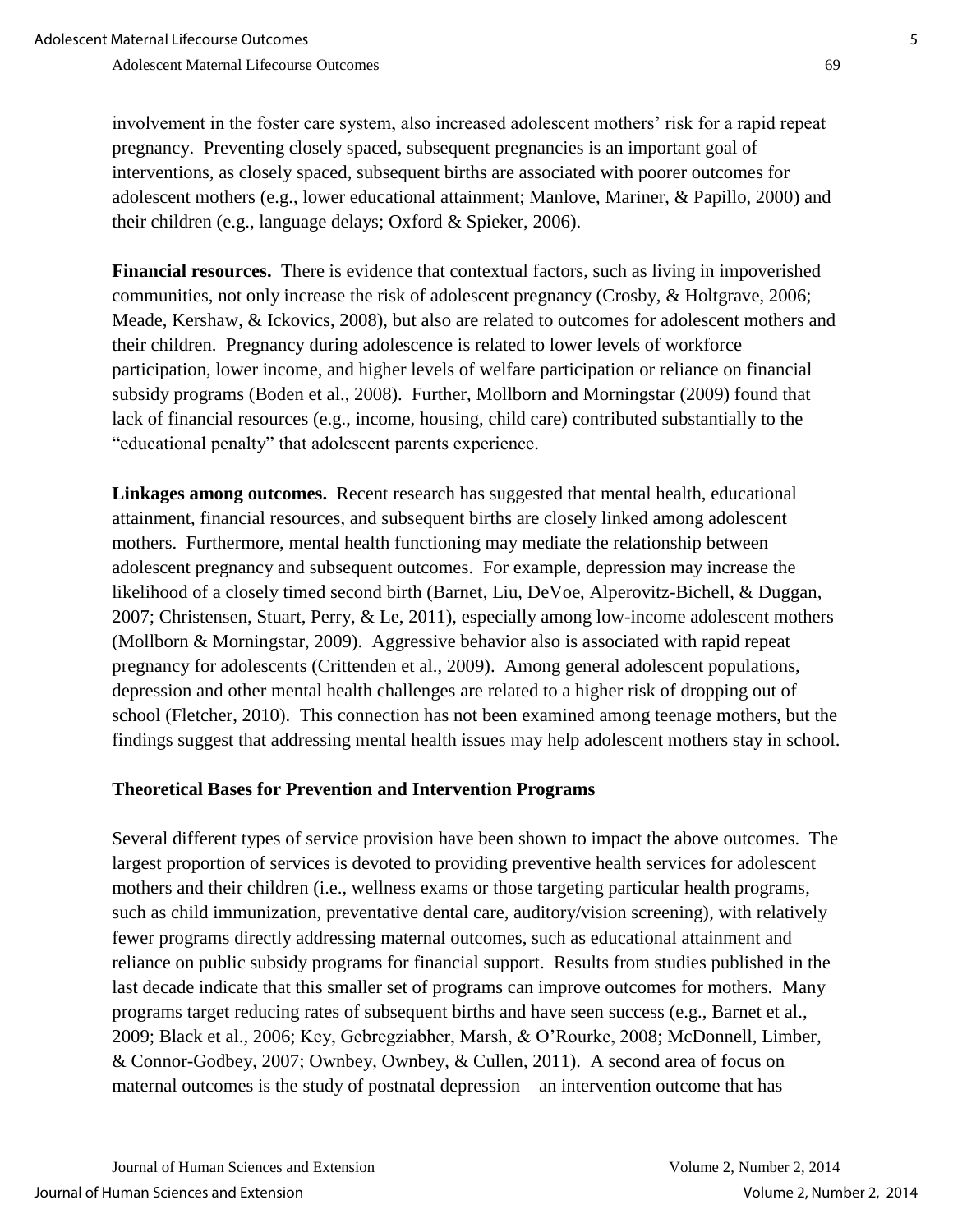received the lion's share of scholarly attention, especially when one's review includes studies that promote positive mother-child interactions in the context of maternal depression among mothers of all ages. Results are mixed, however, in the ability of these programs to reduce depressive symptoms among adolescent mothers as a particular population of interest (Logsdon et al., 2010; Miller, Gur, Shanok, & Weissman, 2008). Published evaluations indicate that programs supporting educational goal attainment have seen success through a variety of delivery mechanisms including home-visit based services (Barnet et al., 2007) and programs offered within the school (Harris & Franklin, 2009). Finally, other programs take a comprehensive approach to providing services for adolescents who are pregnant or parenting by including multiple settings for service delivery across a range of physical/mental health outcomes (McDonnell et al., 2007).

The findings above are encouraging, but the intensive services needed to produce these effects in comprehensive interventions employing multiple outreach mechanisms to target multiple outcomes are often expensive, so programs must balance costs against the appeal of providing comprehensive services across a range of outcomes for mothers and their children. For programs that include a maternal mental health component, one way to reduce costs is to provide at least some mental health services in-house rather than referring clients to external providers in other community agencies. Using an in-house clinician also has the potential advantage of capitalizing on the relationships that adolescent mothers may build within service programs which could increase retention and engagement in the program (Chablani & Spinney, 2011). Although these advantages are promising from a theoretical perspective, they have not been tested using rigorous evaluation procedures. The current study is a step toward filling this gap in the literature. Using data from a randomized trial, we evaluate the impact of an integrated mental health services (IMHS) approach (through in-house clinicians) versus Standard of Care (SoC; referral to outsourced community mental health services) in improving mental health functioning, increasing educational attainment, preventing closely spaced subsequent births, and decreasing financial reliance on subsidy programs among adolescent mothers.

# **The Present Study**

The Village for Families and Children, Inc. (the Village) is a private non-profit behavioral health and social services agency serving Greater Hartford, CT. The Village began the evaluation of their Adolescent Family Life – Friends of the Family (AFL-FOF) program for teenage parents in 2007. The AFL-FOF program was designed to serve adolescent parents' needs on a case-bycase basis; therefore, the type, number, and length of service sessions per client varied by which level of need case managers deemed appropriate at intake. Case managers were responsible for facilitating participant enrollment into a wide range of services based on need: from parentingskills training programs, to General Education Development (GED) or other adult-education classes, to health and mental health services and workshops.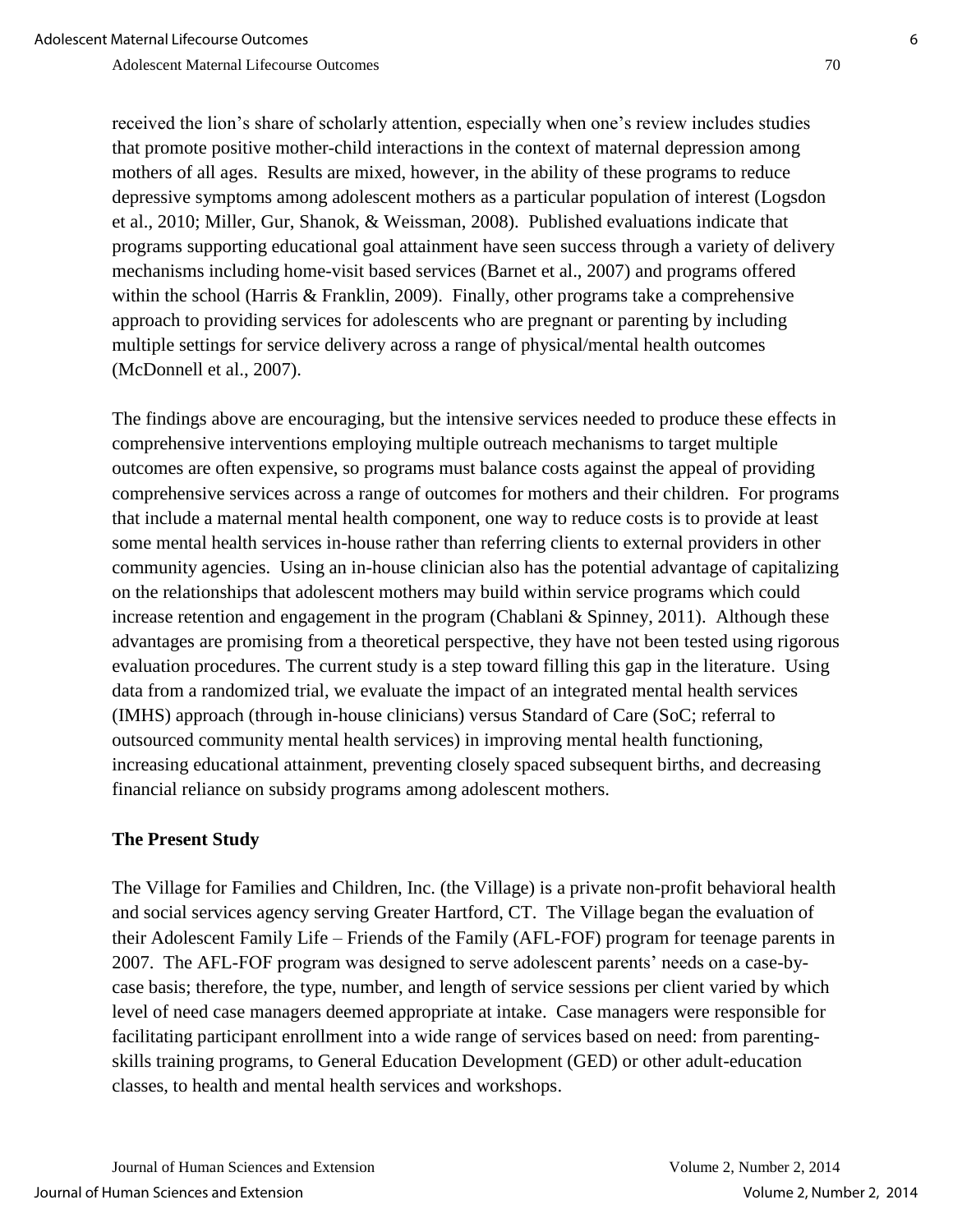A randomized trial was used to assess whether IMHS program participants, who received mental health services through the Village, had better outcomes than SoC participants, who were referred to other agencies in the community for mental health services. In this paper, we focus on maternal outcomes, including decreased subsequent pregnancies, increased educational goal attainment/retention, improved mental health status, and decreased financial dependence on subsidy programs. We hypothesized that participants in the IMHS group would have better outcomes in avoiding subsequent pregnancies, maintaining or increasing educational attainment, and reducing their financial dependence on subsidy programs. Further, we hypothesized that participants at the highest risk would experience greater effects, with a more pronounced effect for those in the IMHS group compared to SoC.

#### **Methods**

# **Participants**

The AFL-FOF program recruited participants over the course of three and a half years through School-Based Health Centers in two of Hartford's public high schools, one of the city's Technical High Schools, and the city's alternative education school. Additionally, participants were referred from the state's child protection service agency (the Department of Children and Families; DCF), United Way's Infoline resource and crisis service, Hartford area hospitals and urban health care centers, and other local teenage parenting programs. Seventy-seven percent of adolescents approached agreed to participate in the program. Participants were excluded from the program evaluation (but not from service delivery) if the caseworker determined that they were an immediate risk to themselves or others, or if they failed to provide consent for participation in the program evaluation. The resulting final sample consists of 122 teenage mothers. Table 1 (on the next page) details baseline demographic characteristics.

#### **Procedure**

Once clients were referred to the AFL-FOF program, program staff contacted them by telephone or mail to make initial intake appointments. At the time of enrollment, each participant was randomly assigned to one of two intervention conditions: IMHS or SoC. Integrated Mental Health Service (IMHS) participants received their mental health services through the Village, whereas participants in the SoC group were evaluated by AFL-FOF case managers and referred to community organizations and programs to meet their mental health needs. Hence, this design assigned participants to one of two active treatment conditions and is not a placebo control study because all participants received treatment. At the time of randomization, case managers conducted an assessment of the client's needs (categorized into three groups: low needs, medium needs, and high needs) and created a service plan. After baseline assessment, participants were contacted for 3 follow-up assessments (at 6-, 12-, and 18-months postpartum). All follow-up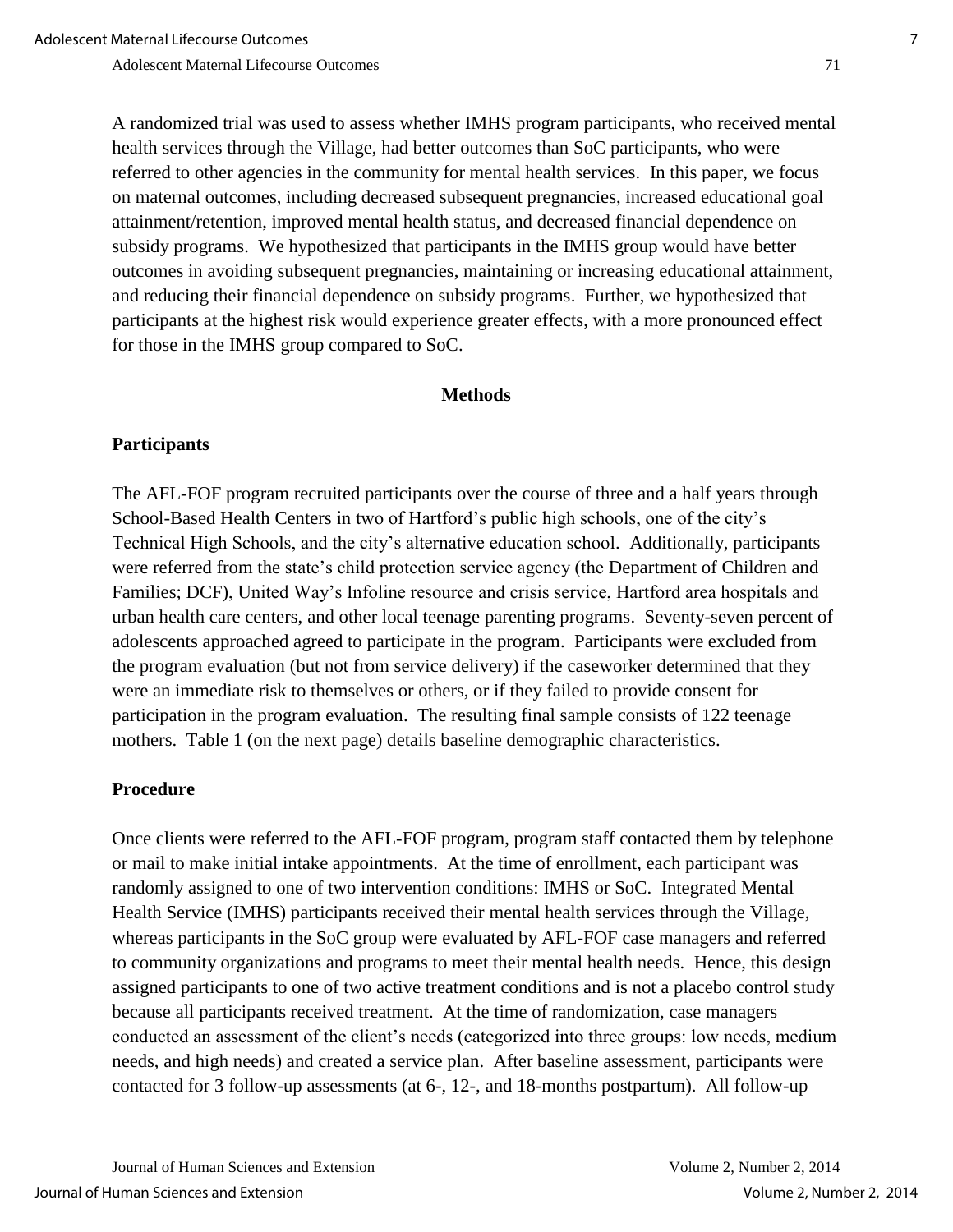assessments for the program evaluation were completed within a 2-month window of the time point with the exception of the final 18-month follow-up data collection when AFL-FOF staff completed the measures by home visit or phone interview, if necessary.

|                                 |                  | <b>Treatment Condition</b> |                |  |
|---------------------------------|------------------|----------------------------|----------------|--|
|                                 |                  | SoC                        | <b>IMHS</b>    |  |
| Nonmarried                      |                  | 84.7% (50/59)              | 87.3% (55/63)  |  |
| Latina                          |                  | 69.5% (41/59)              | 66.7% (42/63)  |  |
| White/Caucasian                 |                  | $1.7\%$ $(1/59)$           | $9.5\%$ (6/63) |  |
| <b>Black/African American</b>   |                  | 44.1% (26/59)              | 39.7% (25/63)  |  |
| Biracial/Other                  |                  | 20.3% (12/59)              | 30.2% (19/63)  |  |
| <b>Case Management Level</b>    | Low              | 49.2% (29/59)              | 53.2% (33/62)  |  |
|                                 | Moderate         | 27.1% (16/59)              | 29.0% (18/62)  |  |
|                                 | High             | 23.7% (14/59)              | 17.7% (11/62)  |  |
| Has Health Insurance            |                  | 89.3% (50/56)              | 90.5% (57/63)  |  |
| English as Primary Language     |                  | 74.6% (44/59)              | 74.6% (47/63)  |  |
| Past or Present DCF Affiliation |                  | 28.8% (17/59)              | 30.2% (19/63)  |  |
| $CAPI > 215$ (Risk Threshold)*  |                  | 31.9% (15/47)              | 45.3% (24/53)  |  |
| Participant Age                 | Range            | 14-19                      | 14-19          |  |
|                                 | M(SD)            | 18.01 (1.402)              | 18.28 (1.20)   |  |
|                                 | Median           | 18.1                       | 18.6           |  |
| <b>Currently Pregnant</b>       |                  | 55.9% (33/59)              | 58.7% (37/63)  |  |
| Number of Children              | $\boldsymbol{0}$ | 55.9% (33/59)              | 54.0% (34/63)  |  |
|                                 | 1                | 39.0% (23/59)              | 41.3% (26/63)  |  |
|                                 | $\overline{2}$   | $3.4\% (2/59)$             | $3.2\%$ (2/63) |  |
|                                 | 3                | $1.7\%$ $(1/59)$           | $1.6\%$ (1/63) |  |
|                                 | M(SD)            | 0.51(0.65)                 | 0.52(0.64)     |  |
| Employed                        |                  | 14.3% (7/49)               | 20.0% (11/55)  |  |

*Table 1. Participant Demographic and Background Characteristics at Baseline*

*Note:* SoC = Standard of Care; IMHS = Integrated Mental Health Services; and CAPI = Child Abuse Potential Inventory (Milner, 1986).

#### **Measures**

At the time of enrollment, baseline measures were collected on demographic characteristics (e.g., past involvement with child protection services, financial reliance on parents/subsidy programs, housing arrangements). Participants also completed the CORE assessment required and developed by the funding agency that included several dichotomous behavior change outcome measures (i.e., subsequent pregnancy, educational attainment, financial reliance on parents/subsidy programs) assessed through single question items. No information on the instrument's reliability and validity was provided to grantees by the funding agency.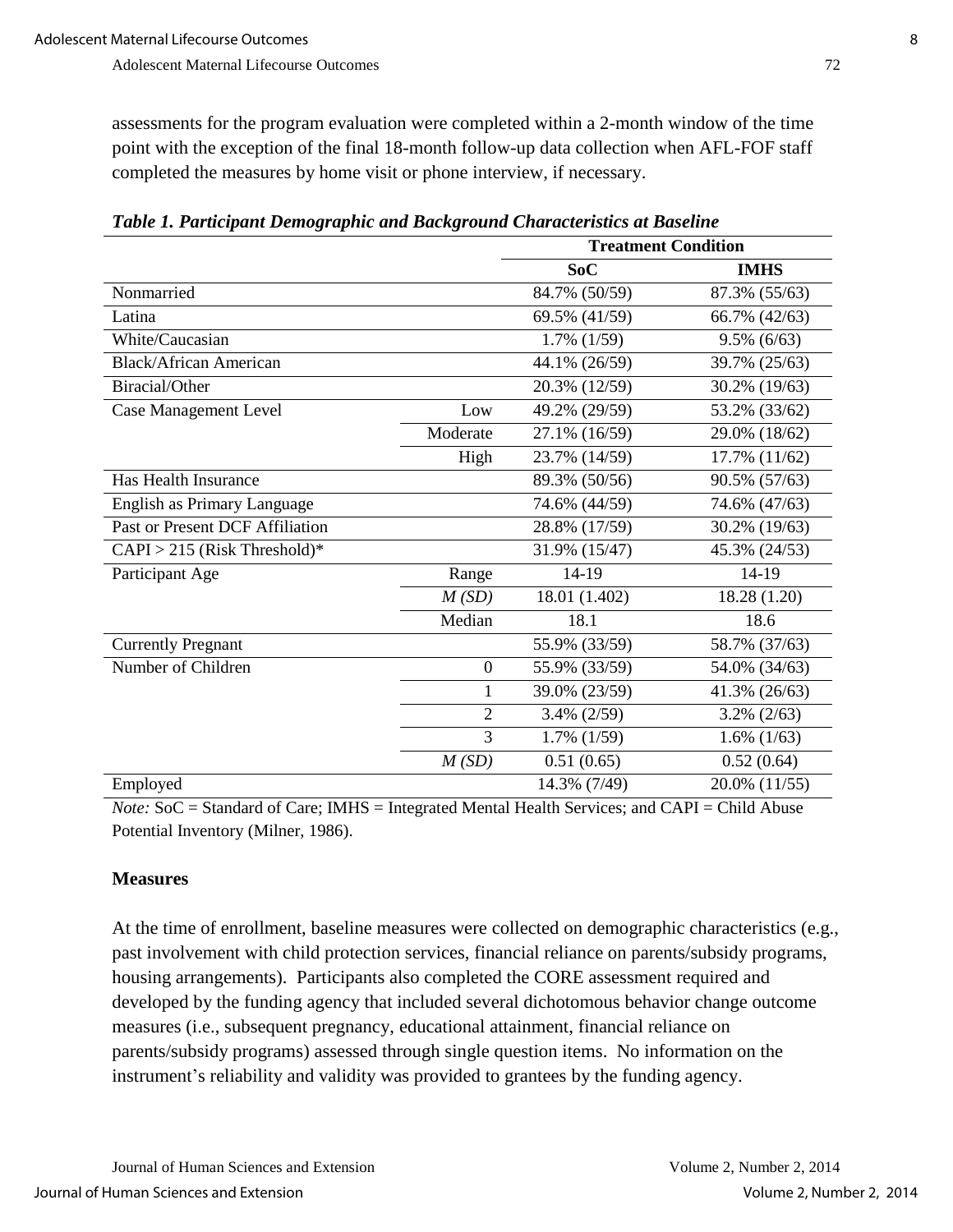Beyond these data, mental health functioning was assessed through the Beck Youth Inventories (BYI; Beck & Beck, 2002). The BYI subscales focus on children and adolescents' emotional and social functioning within five main areas: self-concept, depression, anxiety, anger, and disruptive behavior. Each area is assessed through 20 four-point, Likert-type items that form each subscale. This measure has demonstrated acceptable reliability, with Cronbach's alphas and test-retest correlations for the majority of the five scales above 0.80 (Bose-Deakins & Floyd, 2004; Steer, Kumar, Beck, & Beck, 2001; 2005). With approval and oversight from the publisher, the AFL-FOF staff translated the BYI into Spanish. In the current sample, Cronbach's alphas at all time points were above 0.80 (see Tables 2 and 3). Missing data at the item level were rare  $(< 5\%)$ , and we used mean imputation on these missing items.

The Child Abuse Potential Inventory (CAPI; Milner, 1986) is a 160-item screening instrument designed to assess the potential of parents to neglect and physically abuse their children. The CAPI items present participants with a forced choice format wherein they must either agree or disagree with a series of statements across six factors (three psychological characteristics of distress, rigid expectations, and unhappiness; three interactional characteristics of problems relating with one's child, family, and others). Scores on the overall CAPI range from 0 to 486; larger scores reflect higher child abuse potential with a well-accepted risk cut-off above 215. Test-retest correlations ranging from 0.75 to 0.91 were reported over 1-day, 1-week, 1-month, and 3-month intervals (Milner, 1986). Milner has demonstrated construct validity for the CAPI in that higher CAPI scores are related to a variety of factors associated with risk of child maltreatment, including a parental history of personal child maltreatment; reductions in family cohesion; and increases in family conflict, domestic violence, and social isolation (Milner, 2004). Missing data at the item level were also rare on the CAPI  $(< 5\%)$ , and we used mean imputation for those items.

# **Analysis**

Due to the low degree of hetereogeneity in the dichotomous outcome variables (subsequent pregnancy, financial subsidy reliance, educational goal attainment/enrollment), we generated a composite outcome variable. The composite variable was scored by accumulating 1 point for each of the possible following positive outcomes: no subsequent pregnancy, employed (full- or part-time), achievement of academic goals (enrollment in or completion of an academic program), and having a primary source of financial support other than public aid. Composite outcome scores, therefore, ranged from 0 to 4.

Participants were also classified according to their level of risk at baseline by a similar process of aggregating risk indicators, most of which were also dichotomous; participants' baseline risk level accumulated 0 points for no involvement with the state's child protection service agency (DCF), 1 point for having a past DCF affiliation, or 2 points for current DCF involvement.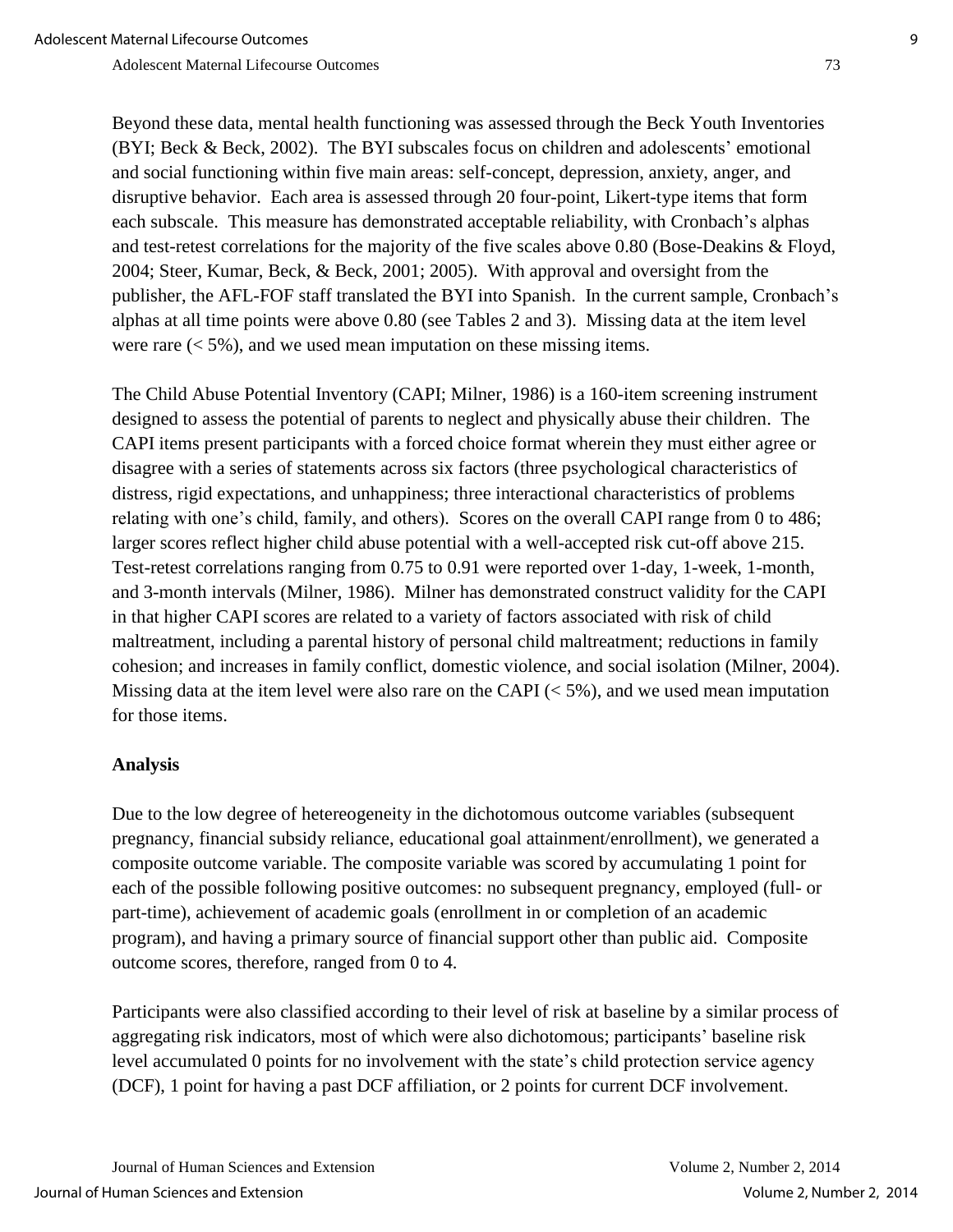Participants also accumulated 0 points for low case management level (as assigned by the case manager at intake), 1 point for medium case management level, or 2 points for high case management, and 1 point for a CAPI score over 215. Therefore, total possible risk aggregate scores ranged from 0 to 5. The resulting distribution of risk scores had approximately half falling in a low risk score (0 or 1) and half in a higher risk score  $(\geq 2)$  group; for subsequent analyses, we split risk levels into those low risk and high risk groups. The composite outcome variable was used in examining differential intervention effects to determine if participants with differing composite risk scores might be more or less receptive to either intervention.

#### **Results**

#### **Baseline Results**

First, we investigated similarities and differences between the two intervention groups at baseline. Table 2 shows baseline data for adolescents in both groups. As would be expected with a randomized design, there were no significant differences between the groups on the baseline outcome variables. There were, however, baseline differences in BYI scale scores for participants with high versus low risk aggregate scores on employment status and BYI Anger, Depression, and Anxiety, such that more high risk participants were not working  $(t_{.96)} = 2.49$ ,  $p <$ .05) and were more angry, depressed, and anxious ( $t_{(97)} = 2.56$ ,  $p < .05$ ;  $t_{(97)} = 4.27$ ,  $p < .01$ ;  $t_{(97)} =$ 2.96, *p* < .01, respectively). At baseline, rates of missing data on entire scales/items ranged from none (school enrollment status among both intervention groups) to 22% (primary source of financial support among SoC clients). One hundred adolescents completed the CAPI and BYI instruments. Absence of data on any of the items/scales was not related to intervention group.

|                                             | <b>Treatment Group</b> |                      |                |  |
|---------------------------------------------|------------------------|----------------------|----------------|--|
|                                             | <b>Integrated</b>      |                      |                |  |
|                                             | <b>Standard of</b>     | <b>Mental Health</b> |                |  |
|                                             | Care                   | <b>Services</b>      | <b>Total</b>   |  |
| Enrolled in School or Graduated             | 64.9% (37/57)          | 63.3% (38/60)        | 64.1% (75/117) |  |
| Primary Financial Support from Public       | 22.7% (10/44)          | 15.6% (7/45)         | 19.1% (17/89)  |  |
| Aid/Financial Subsidy                       |                        |                      |                |  |
|                                             | M(SD)                  | M(SD)                | M(SD)          |  |
|                                             | $N = 47$               | $N = 53$             | $N = 100$      |  |
| BYI Self-Concept ( $\alpha = 0.87$ )        | 43.44 (7.32)           | 44.45 (9.21)         | 43.98 (8.35)   |  |
| BYI Anxiety ( $\alpha = 0.92$ )             | 14.94 (9.29)           | 17.51 (10.82)        | 16.40(10.16)   |  |
| BYI Depression ( $\alpha$ = 0.94)           | 11.04 (8.82)           | 14.11 (11.18)        | 12.67(10.21)   |  |
| BYI Anger ( $\alpha$ = 0.94)                | 14.89 (8.36)           | 17.93 (11.27)        | 16.50(10.10)   |  |
| BYI Disruptive Behavior ( $\alpha = 0.88$ ) | 6.14(5.10)             | 6.36(5.46)           | 6.26(5.27)     |  |
| $\sim$ $\sim$ $\sim$ $\sim$ $\sim$ $\sim$   |                        |                      |                |  |

#### *Table 2. Outcome Variables at Baseline*

*Note:* BYI = Beck Youth Inventories.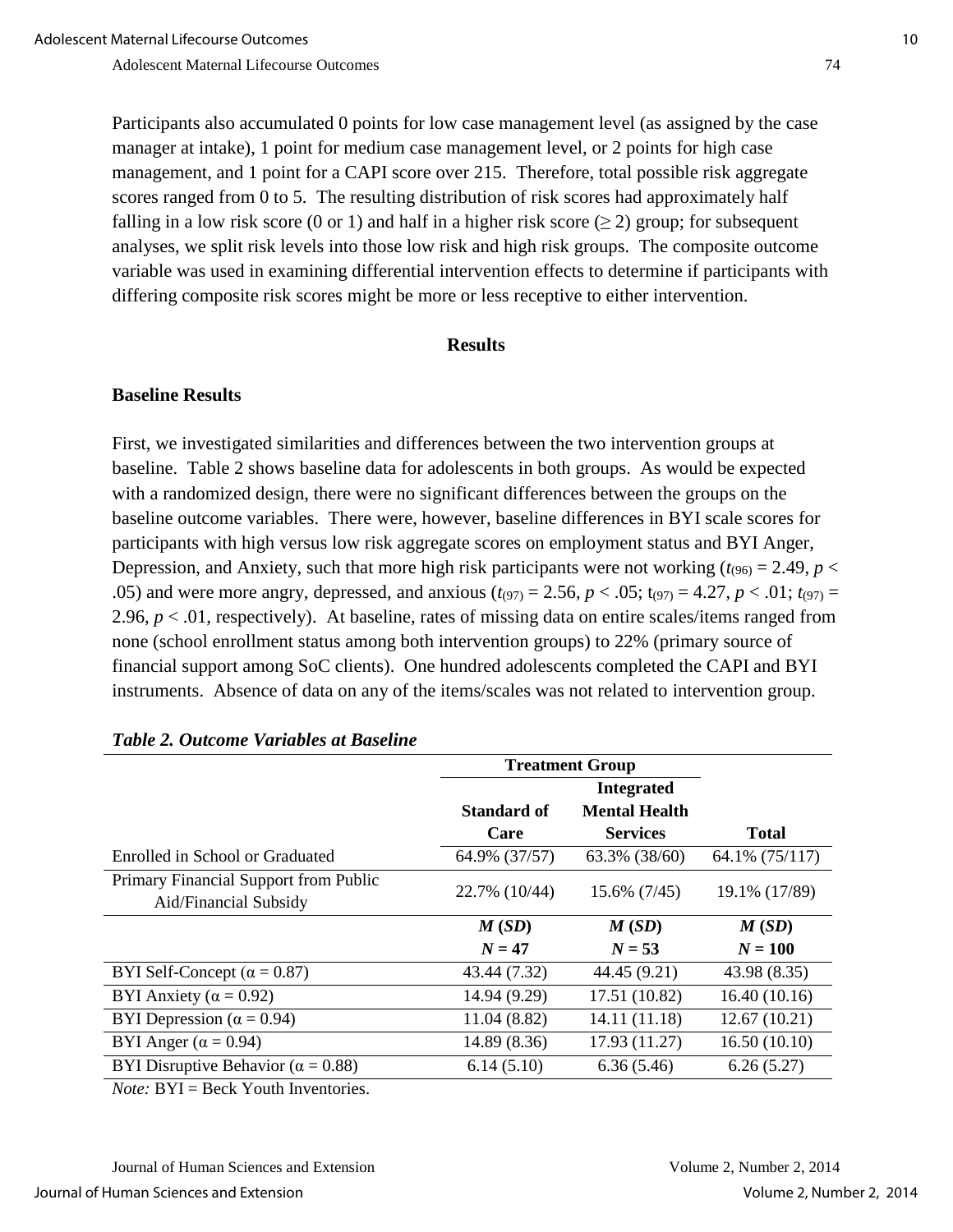#### **Attrition**

Sixty-seven of the mothers (54.9%) completed at least one follow-up data collection point. Rates of completion did not differ between treatment conditions. Across both treatment groups, we investigated whether any baseline demographic or outcome variables predicted participants' completion of at least one follow-up. There were no significant differences based on demographic or background characteristics, or by whether clients were pregnant with no other children at baseline compared to those pregnant and already parenting other children. We also found no differential attrition based on current or prior child protective services affiliation, on CAPI scores above the threshold, or on initial case management level.

In terms of outcome variables at baseline, average BYI scores on all subscales did not differ across those who did or did not complete follow-up assessments. Furthermore, there was no differential attrition based on educational attainment (enrolled/graduated compared to not enrolled/not graduated). Participants receiving financial support from subsidy programs at baseline were significantly more likely to complete at least one follow-up assessment  $(t_{(120)} = 5.2$ ,  $p < .001$ ). Table 3 presents a summary of outcome variables at the 3 follow up points.

|                             | <b>Integrated Mental Health Services</b> |          |         | <b>Standard of Care</b> |          |         |
|-----------------------------|------------------------------------------|----------|---------|-------------------------|----------|---------|
|                             | 6 mo.                                    | 12 mo.   | 18 mo.  | 6 mo.                   | 12 mo.   | 18 mo.  |
| <b>Pregnant Since</b>       | 89.7%                                    | 60.0%    | 72.7%   | 85.7%                   | 66.7%    | 52.2%   |
| <b>Baseline</b>             | (26/29)                                  | (12/20)  | (16/22) | (18/21)                 | (12/18)  | (12/23) |
| <b>Enrolled</b> in School   | 48.4%                                    | 66.7%    | 62.5%   | 61.9%                   | 78.9%    | 65.2%   |
| or Graduated                | (15/31)                                  | (14/21)  | (15/24) | (13/21)                 | (15/19)  | (15/23) |
| Receiving Public            | 91.2%                                    | 90.0%    | 86.7%   | 92.3%                   | 92.0%    | 87.5%   |
| Assistance                  | (31/34)                                  | (27/30)  | (26/30) | (24/26)                 | (23/25)  | (21/24) |
|                             | M(SD)                                    | M(SD)    | M(SD)   | M(SD)                   | M(SD)    | M(SD)   |
| <b>BYI</b> scales           | $N = 34$                                 | $N = 28$ | $N=6$   | $N = 25$                | $N = 25$ | $N=8$   |
| Self-Concept                | 41.5(9.4)                                | 43.4     | 41.33   | 42.1                    | 43.93    | 43.2    |
| $(\alpha = .88, .88, .800)$ |                                          | (8.5)    | (10.25) | (8.47)                  | (9.7)    | (7.5)   |
| Anxiety                     | 14.97                                    | 13.98    | 13.0    | 10.20                   | 13.1     | 12.12   |
| $(\alpha = .91, .90, .93)$  | (7.89)                                   | (7.89)   | (9.44)  | (5.25)                  | (7.17)   | (10.2)  |
| Depression                  | 11.99                                    | 10.99    | 15.5    | 7.53                    | 8.55     | 8.50    |
| $(\alpha = .94, .94, .97)$  | (7.27)                                   | (6.27)   | (17.9)  | (5.83)                  | (6.21)   | (4.14)  |
| Anger                       | 14.51                                    | 12.37    | 18.2    | 9.95                    | 12.7     | 12.7    |
| $(\alpha = .94, .94, .96)$  | (8.90)                                   | (8.06)   | (13.8)  | (5.21)                  | (6.27)   | (8.83)  |
| Disruptive Beh.             | 4.58                                     | 4.66     | 3.04    | 4.28                    | 5.40     | 5.00    |
| $(a = .89, .85, .86)$       | (4.45)                                   | (5.88)   | (2.26)  | (3.94)                  | (5.11)   | (5.42)  |

*Table 3. Outcome Variables at 6-, 12-, and 18-Month Follow-Up Data Collection*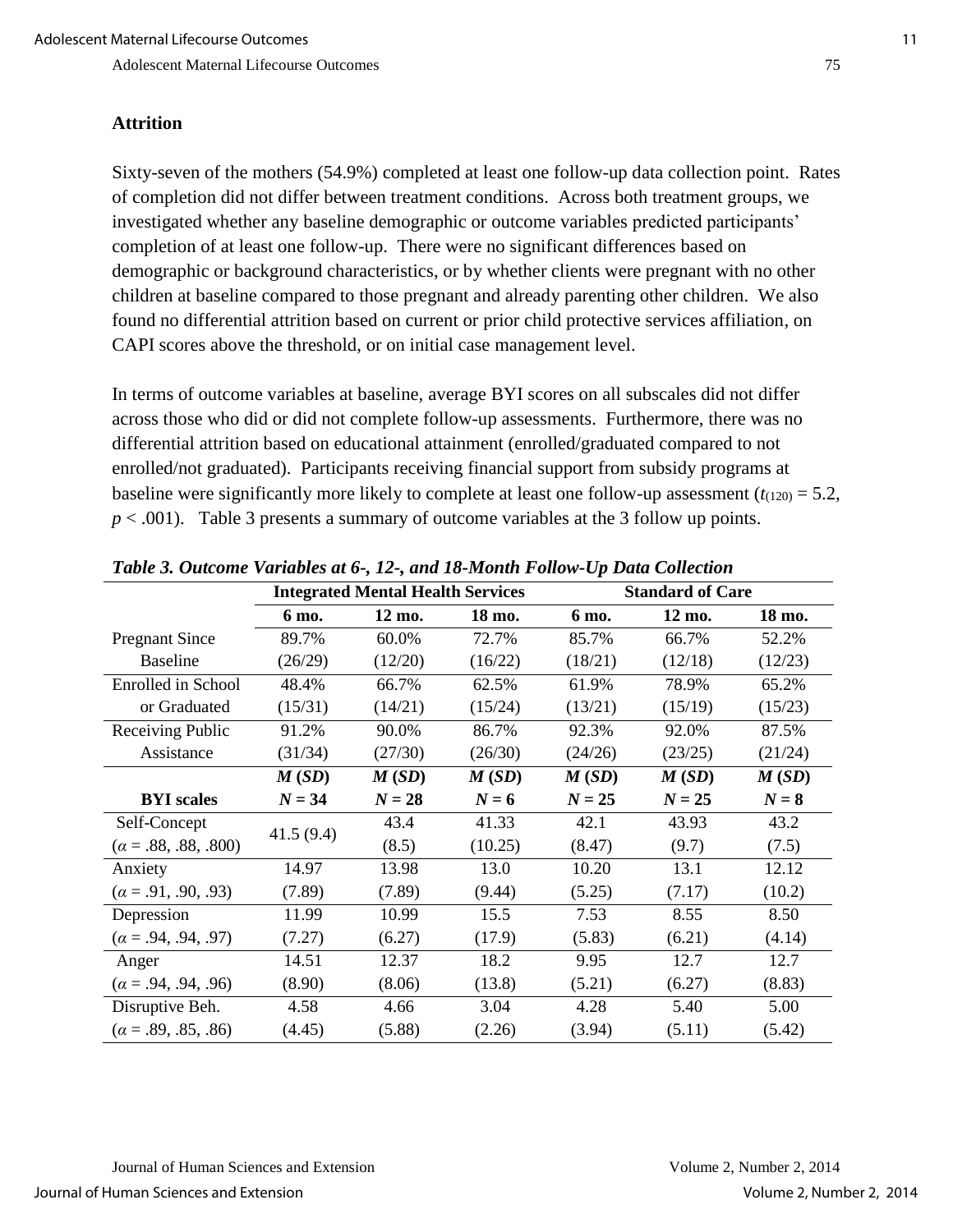# **Intervention Effects**

Repeated measures ANOVAs (2x2 RM ANOVA with 2 levels of time, baseline and last report, and 2 levels of treatment, IMHS and SoC) showed no significant interactions between intervention group and time (all  $p > .05$ ), but regardless of intervention group assignment, follow-up *t*-tests showed that improvements from baseline on all but one BYI scale score: Self-Concept. Anxiety and Anger decreased significantly  $(t_{(61)} = 2.39, p < .05; t_{(61)} = 2.85, p < .01$ , respectively). Depression and Disruptive Behavior scores decreased as well; although these changes were only marginally significant ( $t_{(62)} = 1.92$ ,  $p = .06$  and  $t_{(60)} = 1.66$ ,  $p = .10$ , respectively). There were no improvements in reliance on subsidy programs, as roughly the same number of participants reported relying on public aid income at baseline as at last followup. Significant improvements in education existed across groups  $(t_{(65)} = 5.36, p < .01)$ .

# **Differential Intervention Effects**

Although there were no significant effects based on intervention group, we proceeded with our hypothesis that effects might be differential – individuals at varying risk levels might be more amenable to intervention. No significant differences were found on outcomes between participants in the high and low aggregate risk groups regardless of intervention. However, a 2x2 ANOVA of composite risk (high vs. low) and intervention group on composite outcome showed a significant effect (Figure 1;  $F_{(1,62)} = 3.98$ ,  $p < .05$ ). Participants with a greater number of risk indicators had significantly higher composite positive outcome scores when compared to those with lower composite risk scores. There was no main effect for intervention group, nor was there a significant interaction between risk and intervention.

 *Figure 1. Interaction Between Aggregate Risk and Intervention Group on Composite Outcome* 

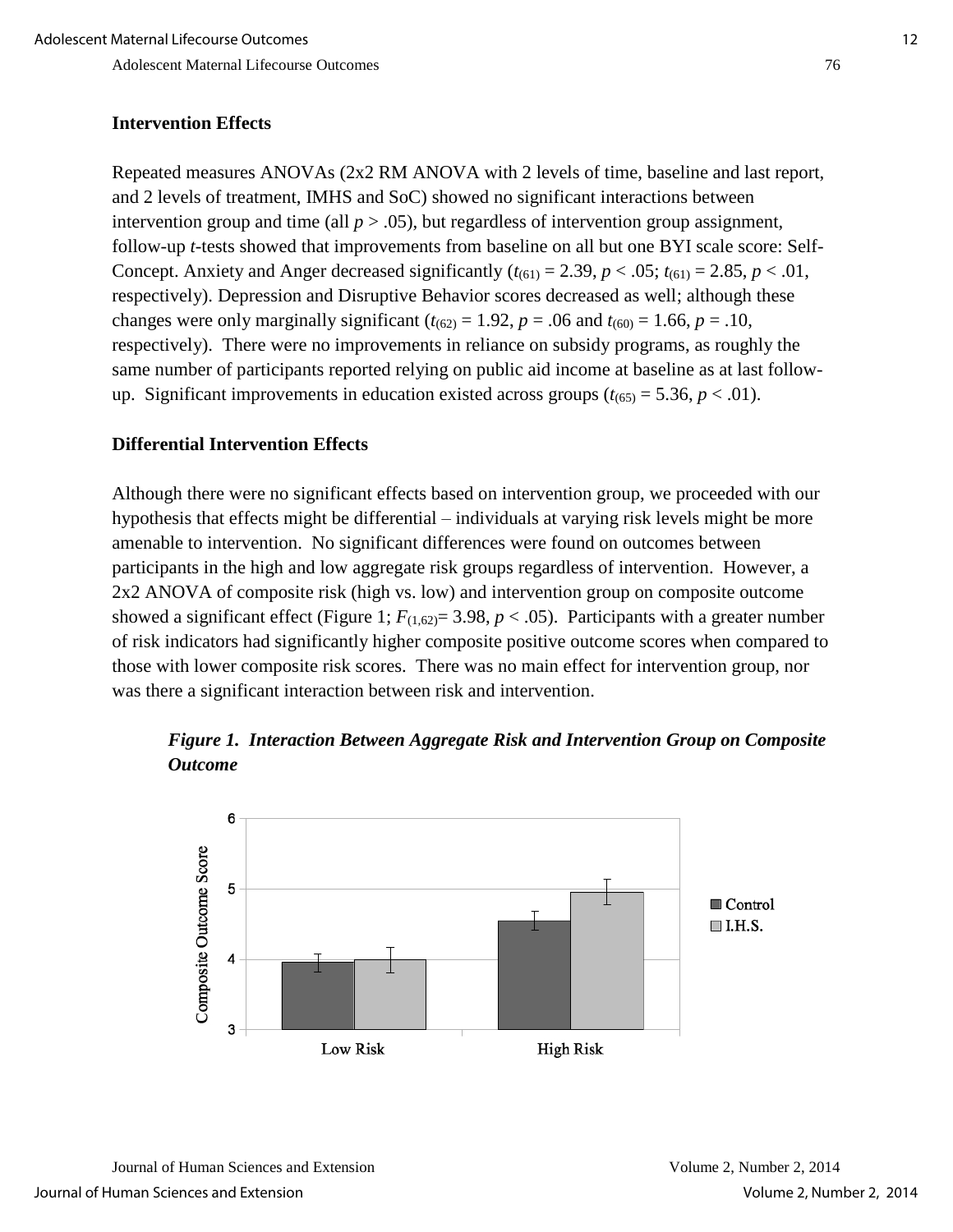# **Discussion**

The AFL-FOF program is akin to randomized control trials where participants are assigned to one of two active treatment conditions – but not comparable to nonintervention control or placebo control studies, as all participants received treatment. The evaluation of the program was conducted to determine whether one method of intervention was significantly more effective in impacting study outcomes than another service delivery method (i.e., whether IMHS promoted better maternal lifecourse outcomes than the SoC model) and whether there were differential outcomes for participants at varying risk levels.

Our main hypothesis was not supported, as there were no differential effects of service model on outcome; however, there were significant differences when participants were grouped by composite risk levels based on baseline data. Participants in both intervention groups experienced positive outcomes from the AFL-FOF program, but those at highest risk upon enrollment showed greater numbers of achievements (grade levels completed, positive changes in employment, improvements in BYI scale scores, and less reliance on financial subsidy programs). The lack of intervention group differences may be because services of either type were sufficient to support participants as they pursued lifecourse goals. This suggests that AFL-FOF impacts on mental health, for example, were sufficient to facilitate participants' achievements of lifecourse outcomes – particularly relative to education goal attainment.

Our findings are consistent with those of McDonnell et al. (2007) who showed that a comprehensive intervention can impact a variety of outcomes for adolescent mothers. Although their measure of educational attainment was somewhat different (meeting grade level expectations and graduation rates instead of enrollment or graduation), their intervention showed positive effects in this area (McDonell et al., 2007). Similarly, rates of school enrollment or completion in our sample (65%) were similar to those found by Barnet et al. (2007) in their home-visiting treatment group (70%).

Retention of participants posed a significant challenge in the AFL-FOF program, and consequently, the evaluation. About fifty-five percent of participants completed at least one follow-up, situating the attrition rates in the middle of those found in other studies with adolescent mothers – higher than some (Barnet et al., 2009; Harris & Franklin, 2009), but lower than others (46.7% retention rate, Logsdon et al., 2010; 46.6% retention rate, Chablani & Spinney, 2011). Furthermore, within the AFL-FOF program, retention rates were similar across intervention groups, suggesting that providing in-house clinical services to capitalize on existing relationships did not improve retention. Although we found no evidence that participants who were retained in the study differed from those who were not, the small sample size limits our ability to generalize from these data or to test more complex models of change over time.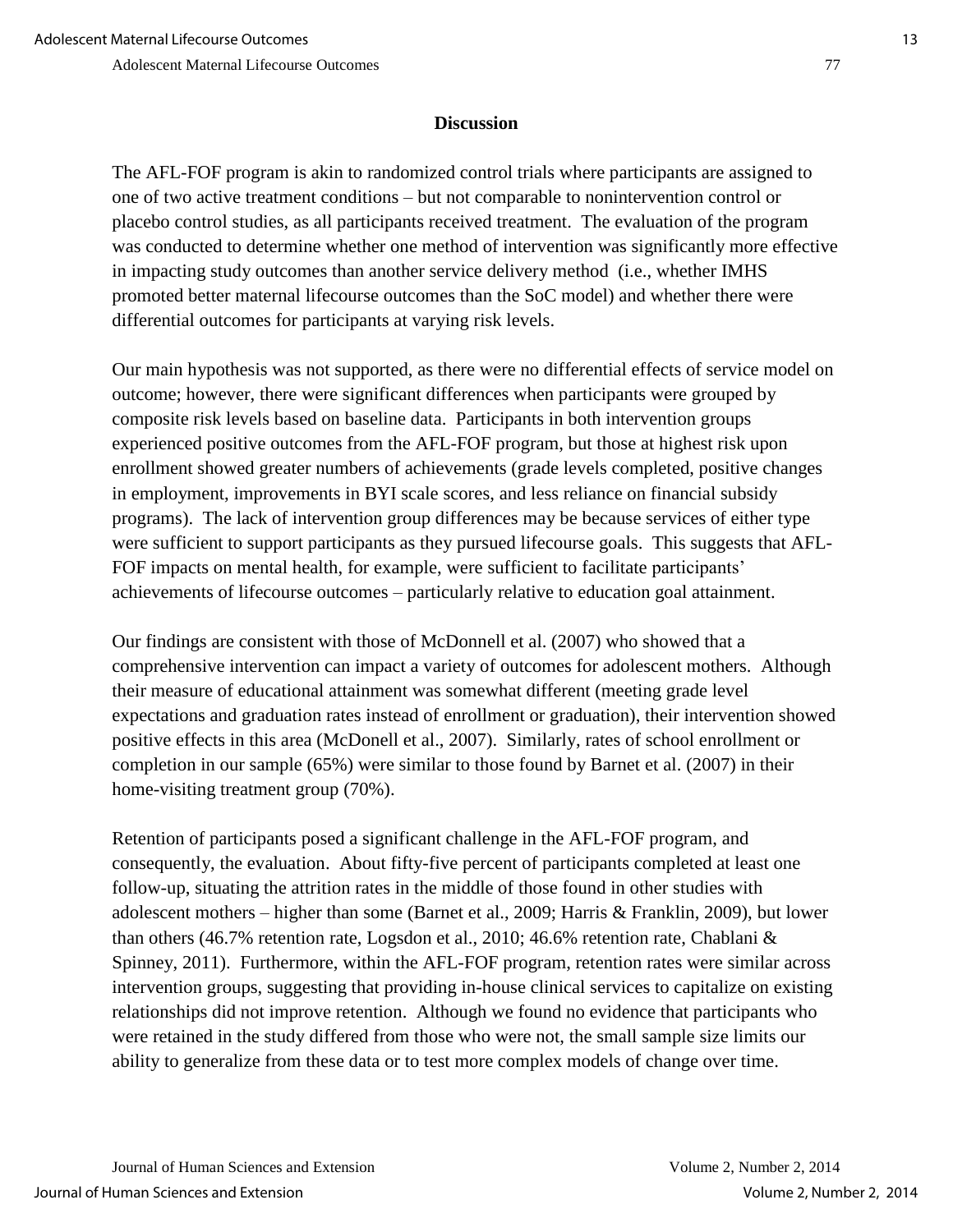# **Implications for Practice and Future Research**

Results from this study contradict the assumption that participants at higher risk may benefit from mental health service provision models that maximize on existing relationships rather than putting participants in the position of forming new relationships with a new service provider for their mental health needs. The ability to facilitate service delivery with the aid of a known service professional does not generate significant improvements over outsourced service provision. Rather, higher risk participants see no beneficial effect from this additional social support and seem equally capable of engaging in and benefitting from offered mental health services regardless of whether they have a previous relationship with the program. For both levels of risk, individuals in both models of mental health service delivery were equally effective in promoting outcomes. In fact, those at highest risk were more likely to show better outcomes than their low risk counterparts – again, regardless of intervention group.

#### **Conclusions**

Future intervention efforts with adolescent mothers should consider the varying costs of service delivery models and invest their resources judiciously. If providing mental health services through an in-house clinician results in cost savings, then plans for future programming can take some confidence from the AFL-FOF findings. Saving money here did not come at a cost to participant outcomes and may enable programs to reach more individuals or provide services for longer periods of time.

#### **References**

- American Academy of Pediatrics Council on Children with Disabilities. (2005). Care coordination in the medical home: Integrating health and related systems of care for children with special health care needs. *Pediatrics, 116*(5), 1238–1244. doi:10.1542/peds.2005-2070
- Antonelli, R. C., & Antonelli, D. M. (2004). Providing a medical home: The cost of care coordination services in a community-based, general pediatric practice. *Pediatrics, 113*(Supplement 4), 1522–1528. Retrieved from

http://pediatrics.aappublications.org/content/113/Supplement\_4/1522.full.html

- Barnet, B., Liu, J., DeVoe, M., Alperovitz-Bichell, K., & Duggan, A. K. (2007). Home visiting for adolescent mothers: Effects on parenting, maternal life course, and primary care linkage. *Annals of Family Medicine*, *5*(3), 224–232. doi:10.1370/afm.629.
- Barnet, B., Liu, J., DeVoe, M., Duggan, A. K., Gold, M. A., & Pecukonis, E. (2009). Motivational intervention to reduce rapid subsequent births to adolescent mothers: A community-based randomized trial. *Annals of Family Medicine*, *7*(5), 436–445. doi:10.1370/afm.1014.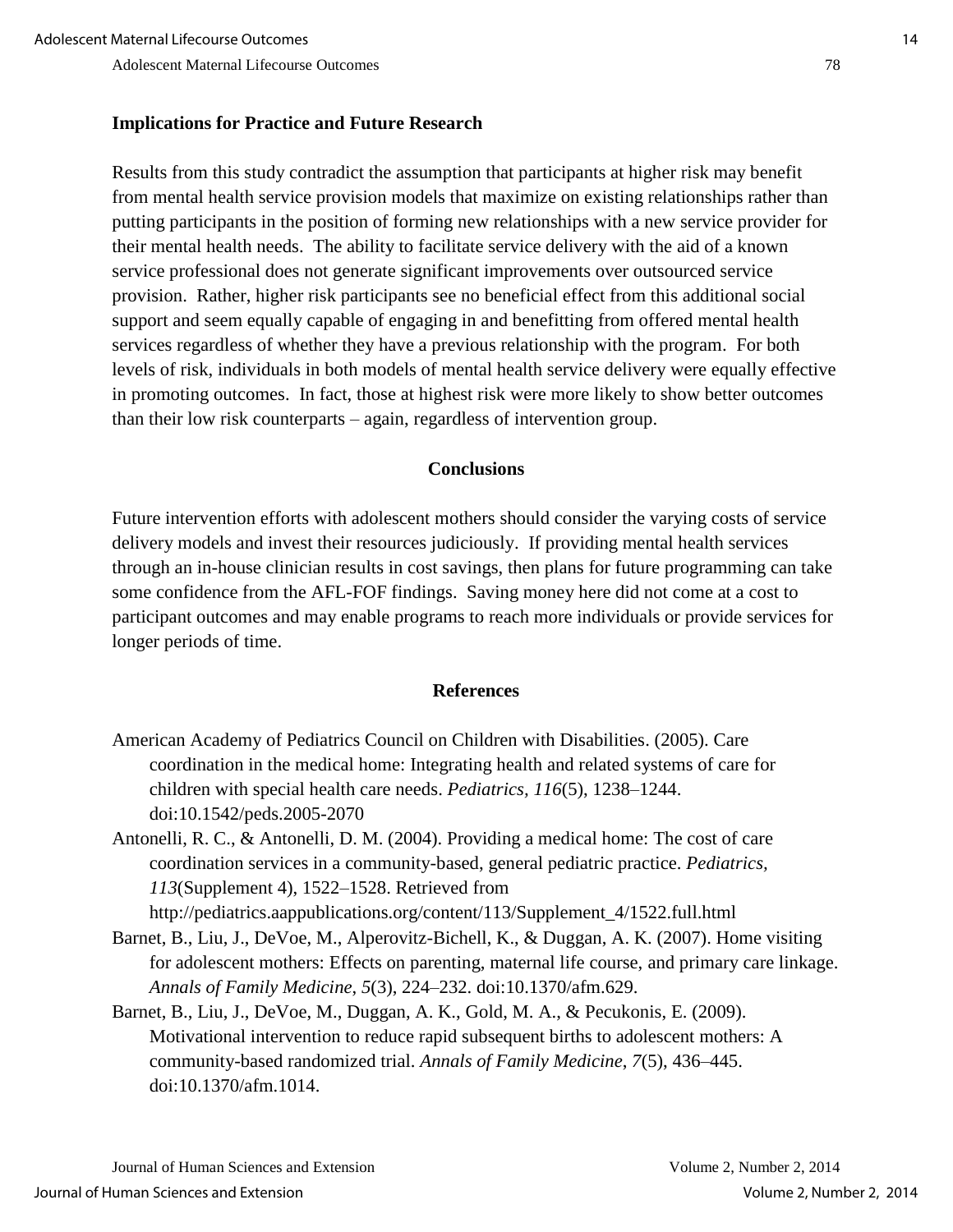- Beck, J. S., & Beck, A. T. (2002). *Beck Youth Inventories of emotional and social impairment.* San Antonio, TX: The Psychological Corporation.
- Black, M. M., Bentley, M. E., Papas, M. A., Oberlander, S., Teti, L. O., McNary, S., Le, K., & O'Connell, M. (2006). Delaying second births among adolescent mothers: A randomized, controlled trial of a home-based mentoring program. *Pediatrics, 118*(4), e1087–e1099. doi:10.1542/peds.2005-2318
- Boden, J. M., Fergusson, D. M., & Horwood, L. J. (2008). Early motherhood and subsequent life outcomes. *Journal of Child Psychology and Psychiatry*, *49*(2), 151–160. doi:10.1111/j.1469-7610.2007.01830.x
- Bose-Deakins, J. E., & Floyd, R. G. (2004). A review of the Beck Youth Inventories of emotional and social impairment. *Journal of School Psychology, 42*(4), 333–340. doi:10.1016/j.jsp.2004.06.002
- Brodbeck, J., Abbott, R. A., Goodyer, I. M., & Croudace. T. J. (2011). General and specific components of depression and anxiety in an adolescent population. *BMC Psychiatry, 11,* 191. doi:10.1186/1471-244X-11-191
- Campbell, S. B., Brownell, C. A., Hungerford, A., Spieker, S. J., Mohan, R., & Blessing, J. S. (2004). The course of maternal depressive symptoms and maternal sensitivity as predictors of attachment security at 36 months. *Development and Psychopathology, 16*(2), 231–252. doi:10.1017/S0954579404044499
- Chablani, A., & Spinney, E. (2011). Engaging high-risk young mothers into effective programming: The importance of relationships and relentlessness. *Journal of Family Social Work, 14*(4), 369–383. doi:10.1080/10522158.2011.588544
- Child Trends. (2011). *Facts at a glance: A fact sheet reporting national, state, and city trends in teen childbearing*. Washington, DC: Child Trends. Retrieved from http://www.childtrends.org/Files/Child\_Trends-2011\_04\_14\_FG\_2011.pdf
- Christensen, A. L., Stuart, E. A., Perry, D. F., & Le, H. N. (2011). Unintended pregnancy and perinatal depression trajectories in low-income, high-risk Hispanic immigrants. *Prevention Science, 12*(3)*,* 289–299. doi:10.1007/s11121-011-0213-x
- Cicchetti, D., Rogosch, F. A., & Toth, S. L. (1998). Maternal depressive disorder and contextual risk: Contributions to the development of attachment insecurity and behavior problems in toddlerhood*. Development and Psychopathology, 10*(2), 283–300. doi:10.1017/S0954579498001618
- Cicchetti, D., & Toth, S. L. (1998). The development of depression in children and adolescents. *American Psychologist, 53*(2), 221–241. doi:10.1037/0003-066X.53.2.221
- Crittenden, C. P., Boris, N. W., Rice, J. C., Taylor, C. A., & Olds, D. L. (2009). The role of mental health factors, behavioral factors, and past experiences in the prediction of rapid repeat pregnancy in adolescence. *Journal of Adolescent Health, 44*(1)*,* 25–32. doi:10.1016/j.jadohealth.2008.06.003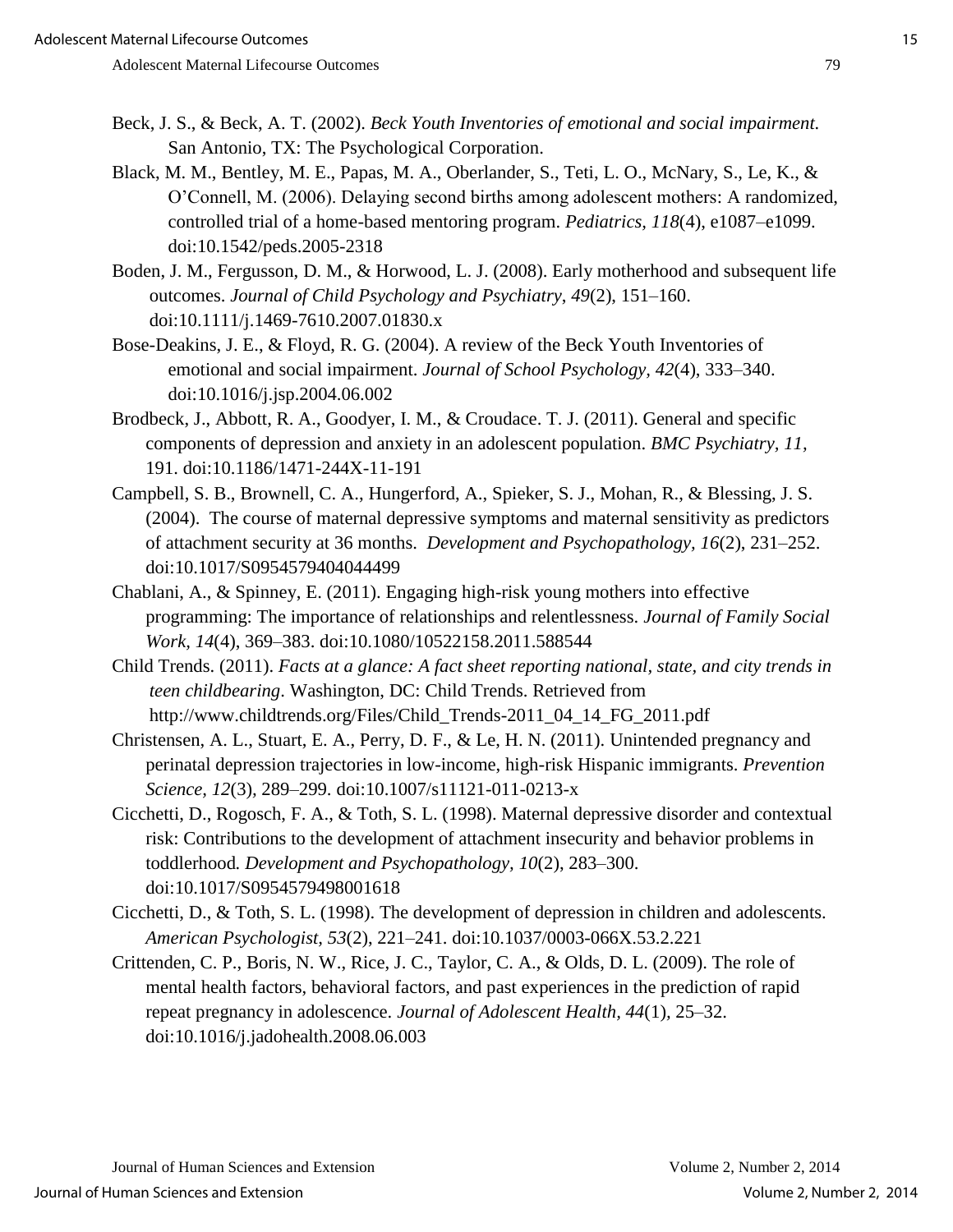- Crosby, R. A., & Holtgrave, D. R. (2006). The protective value of social capital against teen pregnancy: A state-level analysis. *Journal of Adolescent Health, 38*(5), 556–559. doi:10.1016/j.jadohealth.2005.05.031
- Feldman, R., Granat, A., Pariente, C., Kanety, H., Kuint, J., & Gilboa-Schechtman, E. (2009). Maternal depression and anxiety across the postpartum year and infant social engagement, fear regulation, and stress reactivity. *Journal of the American Academy of Child & Adolescent Psychiatry, 48*(9), 919–927. doi:10.1097/CHI.0b013e3181b21651
- Fergusson, D. M., & Woodward, L. J. (2000). Teenage pregnancy and female educational underachievement: A prospective study of a New Zealand birth cohort. *Journal of Marriage and Family*, *62*(1), 147–161. doi:10.1111/j.1741-3737.2000.00147.x
- Fletcher, A. (2010). Combined educational and contraceptive interventions reduce unplanned teenage pregnancy, but how useful is this finding for policy and practice? *Evidence Based Medicine, 15,* 4. doi:10.1136/ebm.15.1.4
- Garber, J., Ciesla, J. A., McCauley, E., Diamond, G., & Schloredt, K. A. (2011). Remission of depression in parents: Links to healthy functioning in their children. *Child Development, 82*(1), 226–243. doi:10.1111/j.1467-8624.2010.01552.x
- Goodman, S. H., & Gotlib, I. H. (1999). Risk for psychopathology in the children of depressed parents: A developmental approach to the understanding of mechanisms. *Psychological Review, 106*(3), 458–490. doi:10.1037/0033-295X.106.3.458
- Haldre, K., Rahu, K., Rahu, M., & Karro, H. (2009). Individual and familial factors associated with teenage pregnancy: An interview study. *European Journal of Public Health*, *19*(3), 266–270. doi:10.1093/eurpub/ckn143
- Harris, M. B., & Franklin, C. (2009). Helping adolescent mothers to achieve in school: An evaluation of the Taking Charge group intervention. *Children & Schools*, *31*(1), 27–34. doi:10.1093/cs/31.1.27
- Hay, D. F., Pawlby, S., Waters, C. S., & Sharp, D. (2008). Antepartum and postpartum exposure to maternal depression: Different effects on different adolescent outcomes. *Journal of Child Psychology and Psychiatry, 49*(10), 1079–1088. doi:10.1111/j.1469-7610.2008.01959.x
- Honigfeld, L. (2007). *Care coordination in the pediatric setting: Linking children and families to services.* Farmington, CT: Child Health and Development Institute of Connecticut, Inc. Retrieved from http://www.chdi.org/carecoordination-fullrpt
- Honigfeld, L., & Nickel, M. (2010). *Integrating behavioral health and primary care*. Farmington, CT: Child Health and Development Institute of Connecticut, Inc. Retrieved from http://www.chdi.org/integratingbhandpc
- Kessler, R. C., Gruber, M., Hettema, J. M., Hwang, I., Sampson, N., & Yonkers, K. A. (2008). Co-morbid major depression and generalized anxiety disorders in the National Comorbidity Survey follow-up. *Psychological Medicine, 38*(3)*,* 365–374. doi:10.1017/S0033291707002012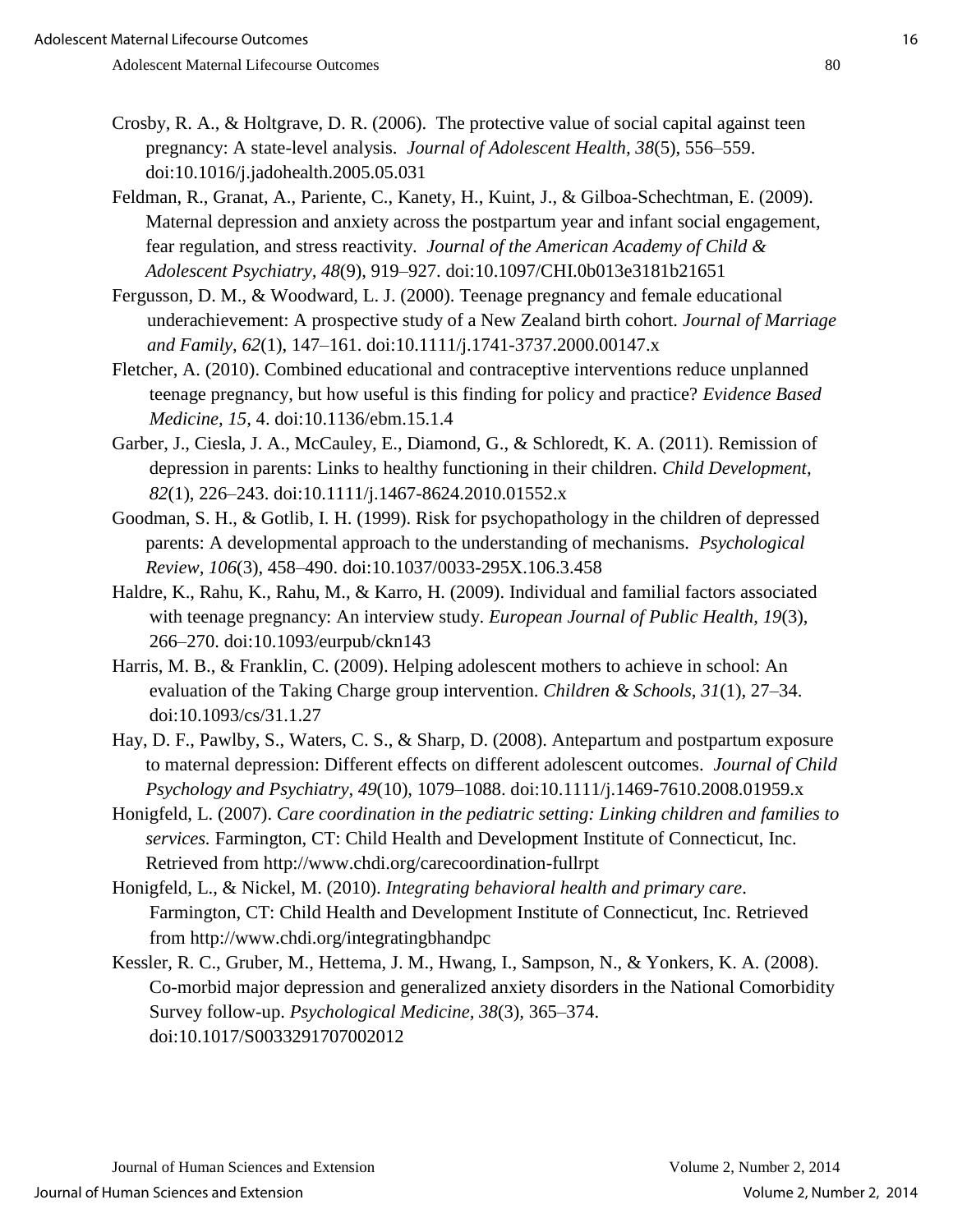- Key, J. D., Gebregziabher, M. G., Marsh, L. D., & O'Rourke, K. M. (2008). Effectiveness of an intensive, school-based intervention for teen mothers. *Journal of Adolescent Health, 42*(4), 394–400. doi:10.1016/j.jadohealth.2007.09.027
- Kurstjens, S., & Wolke, D. (2001). Effects of maternal depression on cognitive development of children over the first 7 years of life. *Journal of Child Psychology and Psychiatry, 42*(5), 623–636. doi:10.1111/1469-7610.00758
- Lanzi, R. G., Bert, S. C., & Jacobs, B. K. (2009). Depression among a sample of first-time adolescent and adult mothers. *Journal of Child and Adolescent Psychiatric Nursing*, *22*(4), 194–202. doi:10.1111/j.1744-6171.2009.00199.x
- Logsdon, M. C., Foltz, M. P., Stein, B., Usui, W., & Josephson, A. (2010). Adapting and testing telephone-based depression care management intervention for adolescent mothers. *Archives of Women's Mental Health, 13*(4), 307–317. doi:10.1007/s00737-009-0125-y
- Manlove, J., Mariner, C., & Papillo, A. R. (2000). Subsequent fertility among teen mothers: Longitudinal analyses of recent national data. *Journal of Marriage and Family, 62*(2), 430– 448. doi:10.1111/j.1741-3737.2000.00430.x
- Martins, C., & Gaffan, E. A. (2000). Effects of early maternal depression on patterns of infant– mother attachment: A meta-analytic investigation. *Journal of Child Psychology and Psychiatry, 41*(6), 737–746. doi:10.1111/1469-7610.00661
- McDonnell, J. R., Limber, S. P., & Connor-Godbey, J. (2007). Pathways teen mother support project: Longitudinal findings. *Children and Youth Services Review, 29*(7), 840–855. doi:10.1016/j.childyouth.2007.01.001
- Meade, C. S., Kershaw, T. S., & Ickovics, J. R. (2008). The intergenerational cycle of teenage motherhood: An ecological approach. *Health Psychology, 27*(4), 419–429. doi:10.1037/0278-6133.27.4.419
- Mersky, J. P., Topitzes, J. D., & Reynolds, A. J. (2011). Maltreatment prevention through early childhood intervention: A confirmatory evaluation of the Chicago Child-Parent Center preschool program. *Children and Youth Services Review, 33*(8), 1454–1463. doi:10.1016/j.childyouth.2011.04.022
- Miller, L., Gur, M., Shanok, A., & Weissman, M. (2008). Interpersonal psychotherapy with pregnant adolescents: Two pilot studies. *Journal of Child Psychology and Psychiatry*, *49*(7), 733–742. doi:10.1111/j.1469-7610.2008.01890.x
- Milner, J. S. (1986). *The Child Abuse Potential Inventory: Manual* (2nd ed.). DeKalb, IL: Psytec Inc.
- Milner, J. S. (2004). The Child Abuse Potential (CAP) inventory. In M. J. Hilsenroth & D. L. Segal (Eds.), *Comprehensive handbook of psychological assessment, Vol. 2: Personality assessment* (pp. 237–246). Hoboken, NJ: John Wiley & Sons.
- Mollborn, S., & Morningstar, E. (2009). Investigating the relationship between teenage childbearing and psychological distress using longitudinal evidence. *Journal of Health and Social Behavior*, *50*(3), 310–326. doi:10.1177/002214650905000305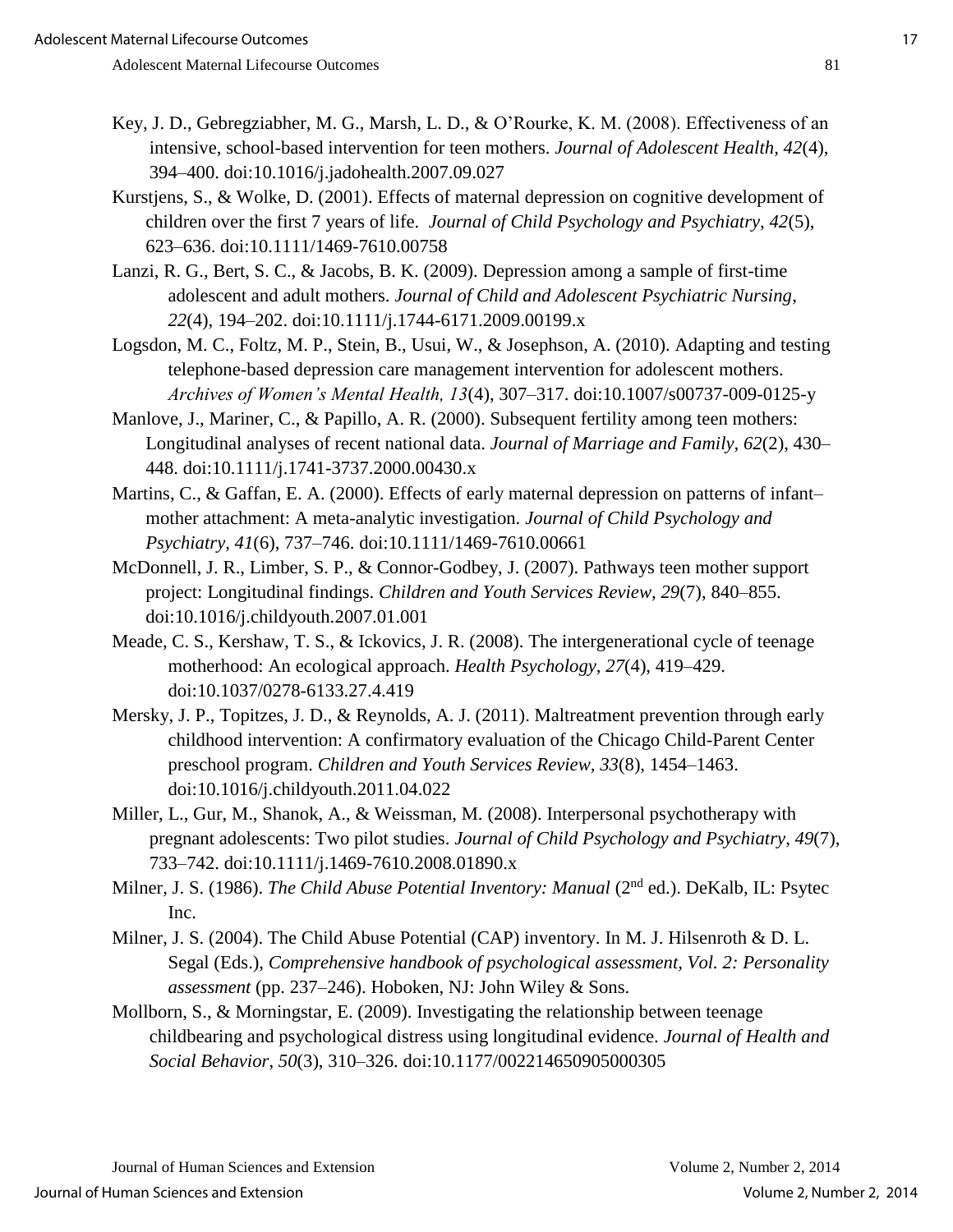- National Institute of Child Health and Development Early Child Care Research Network. (1999). Child care and mother-child interaction in the first three years of life. *Developmental Psychology, 35*(6), 1399–1413. doi:10.1037/0012-1649.35.6.1399
- O'Hara, M. W. (2009). Postpartum depression: What we know. *Journal of Clinical Psychology, 65*(12), 1258–1269. doi:10.1002/jclp.20644
- Ownbey, M., Ownbey, J., & Cullen, J. (2011). The effects of a Healthy Families home visitation program on rapid and teen repeat births. *Child and Adolescent Social Work Journal, 28*(6), 439–458. doi:10.1007/s10560-011-0235-z
- Oxford, M., & Spieker, S. (2006). Preschool language development among children of adolescent mothers. *Journal of Applied Developmental Psychology, 27*(2), 165–182. doi:10.1016/j.appdev.2005.12.013
- Petterson, S. M., & Albers, A. B. (2001). Effects of poverty and maternal depression on early child development. *Child Development, 72*(6)*,* 1794–1813. doi:10.1111/1467-8624.00379
- Pfitzner, M. A., Hoff, C., & McElligott, K. (2003). Predictors of repeat pregnancy in a program for pregnant teens. *Journal of Pediatric and Adolescent Gynecology, 16*(2)*,* 77–81. doi:10.1016/S1083-3188(03)00011-1
- Pogarsky, G., Thornberry, T. P., & Lizotte, A. J. (2006). Developmental outcomes for children of young mothers. *Journal of Marriage and Family, 68*(2), 332–344. doi:10.1111/j.1741- 3737.2006.00256.x
- Reid, V., & Meadows-Oliver, M. (2007). Postpartum depression in adolescent mothers: An integrative review of the literature. *Journal of Pediatric Health Care, 21*(5)*,* 289–298. doi:10.1016/j.pedhc.2006.05.010
- Schiefelbein, V. L., Susman, E. J., & Dorn, L. D. (2005). Self-competence mediates earlier and later anxiety in adolescent mothers: A 3-year longitudinal perspective. *Journal of Research on Adolescence, 15*(4)*,* 625–655. doi:10.1111/j.1532-7795.2005.00114.x
- Sohr-Preston, S. L., & Scaramella, L. V. (2006). Implications of timing of maternal depressive symptoms for early cognitive and language development. *Clinical Child and Family Psychology Review, 9*(1), 65–83. doi:10.1007/s10567-006-0004-2
- Steer, R. A., Kumar, G., Beck, A. T., & Beck, J. S. (2001). Evidence for the construct validities of the Beck Youth Inventories with child psychiatric outpatients. *Psychological Reports, 89*(3), 559–565. doi:10.2466/pr0.2001.89.3.559
- Steer, R. A., Kumar, G., Beck, A. T., & Beck, J. S. (2005). Dimensionality of the Beck Youth Inventories with child psychiatric outpatients. *Journal of Psychopathology and Behavioral Assessment, 27*(2), 123–131. doi:10.1007/s10862-005-5386-9
- Sullivan, K., Clark, J., Castrucci, B., Samsel, R., Fonseca, V., & Garcia, I. (2011). Continuing education mitigates the negative consequences of adolescent childbearing. *Maternal and Child Health Journal, 15*(3), 360–366. doi:10.1007/s10995-010-0585-8
- Whitson, M. L., Martinez, A., Ayala, C., & Kaufman, J. S. (2011). Predictors of parenting and infant outcomes for impoverished adolescent parents. *Journal of Family Social Work, 14*(4), 284–297. doi:10.1080/10522158.2011.587173